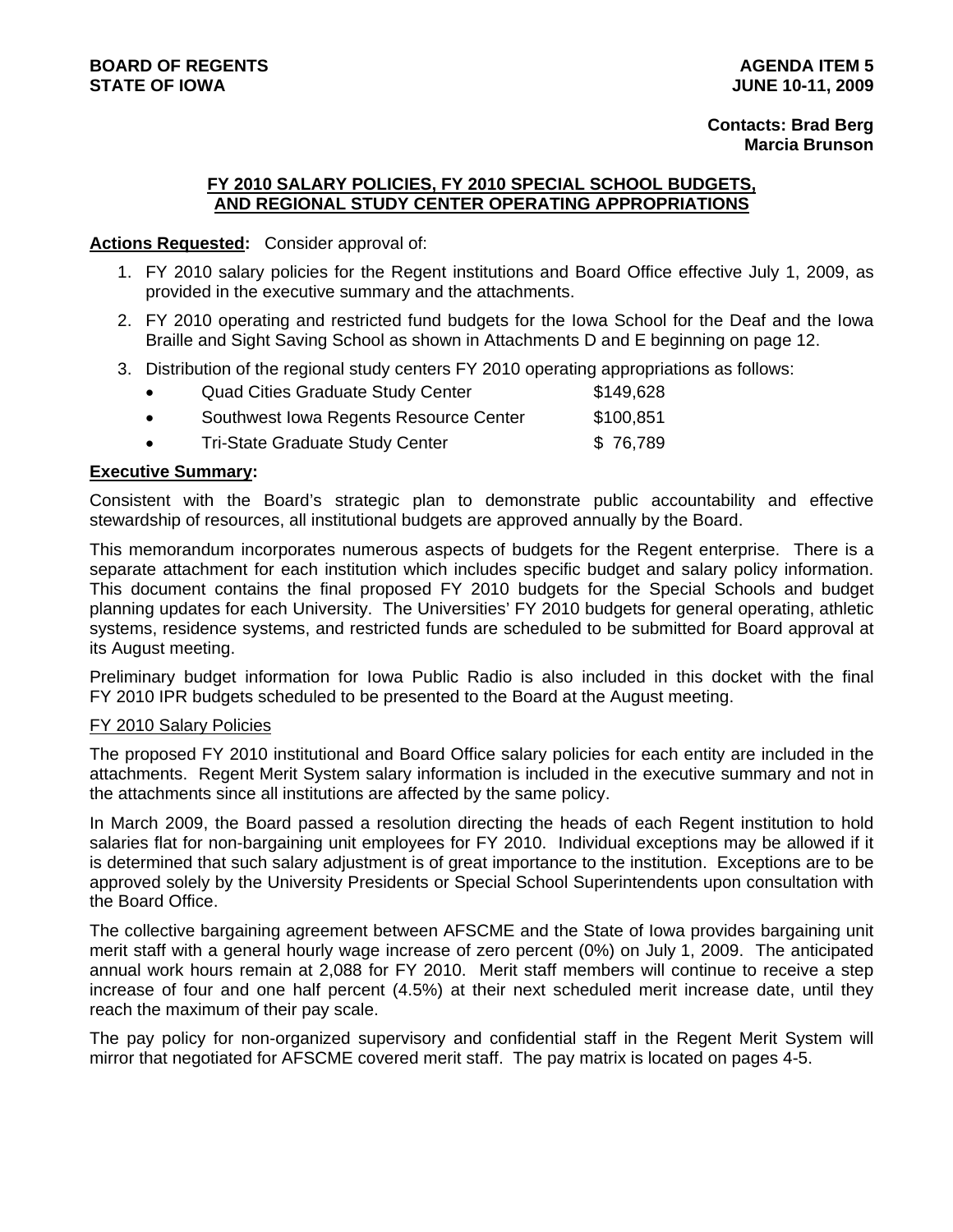#### Universities - FY 2010 Budget Update

The Regent universities have two basic types of funds within the budgets:

- General operating funds include operational appropriations, interest income, tuition and fee revenues, reimbursed indirect costs, and sales and services revenues. Some appropriations are designated for specific operating uses and cannot be used for other purposes.
- Restricted funds are specifically designated or restricted for a particular purpose or enterprise and include capital and tuition replacement appropriations, gifts, sponsored funding from federal and private sources, athletics, as well as other auxiliary or independent functions such as residence, parking, and utility systems.

Historically, the three key resource components providing general operating funds for Iowa's public universities have included state appropriations, tuition revenues, and university reallocations. For FY 2010, the 2009 General Assembly approved an allocation of one-time federal state stabilization stimulus funds to the Regent institutions.

- The Regents FY 2009 General Fund operating appropriation reductions totaled \$17.5 million. The reductions were comprised of a 1% cut to the university appropriations at the Governor's request and an additional 1.5% across-the-board cut applied to all appropriated units. For FY 2010, the 2009 General Assembly approved general university operating appropriations that were an aggregate 12.7% less than final FY 2009 state funding levels. State operating funding reductions for the special purpose units ranged from 7.4% to 8.3% when compared to current FY 2009 levels.
- The 2009 legislature appropriated approximately \$80.3 million in State Fiscal Stabilization Funds under the American Recovery and Reinvestment Act of 2009 (ARRA) to be distributed to the Regent institutions. The one-time ARRA funds will be used to backfill cuts in state funding for FY 2010 and will provide additional time to make strategic budget decisions affecting future fiscal years.
- The Board approved a resident undergraduate tuition increase of 4.2% for the 2009-10 academic year at its December 2008 meeting. Non-resident tuition increases of 7.6% at SUI, 2.8% at ISU, and 2.0% at UNI were also approved last December.
- The Universities will internally reallocate funds to address state funding reductions in FY 2010 and beyond, and to partially fund unavoidable cost increases. Budgeted reallocation amounts will be included in the final proposed budgets.

The restricted fund budgets will include FY 2010 capital appropriations approved by the 2007 General Assembly for ISU's Biorenewables Research Laboratory. In addition, the restricted fund budgets will include Grow Iowa Values Fund and tuition replacement appropriations allocated to the three Regent universities.

The 2009 General Assembly authorized the sale of \$100 million in academic building revenue bonds for the University of Iowa and modified prior bonding authorizations to allow academic building revenue bond proceeds to be used for flood recovery. The 2009 General Assembly also funded \$38 million for Phase II of the ISU Veterinary Medicine project (Small Animal Hospital Renovation and Addition) through a combination of bonding and capital appropriations.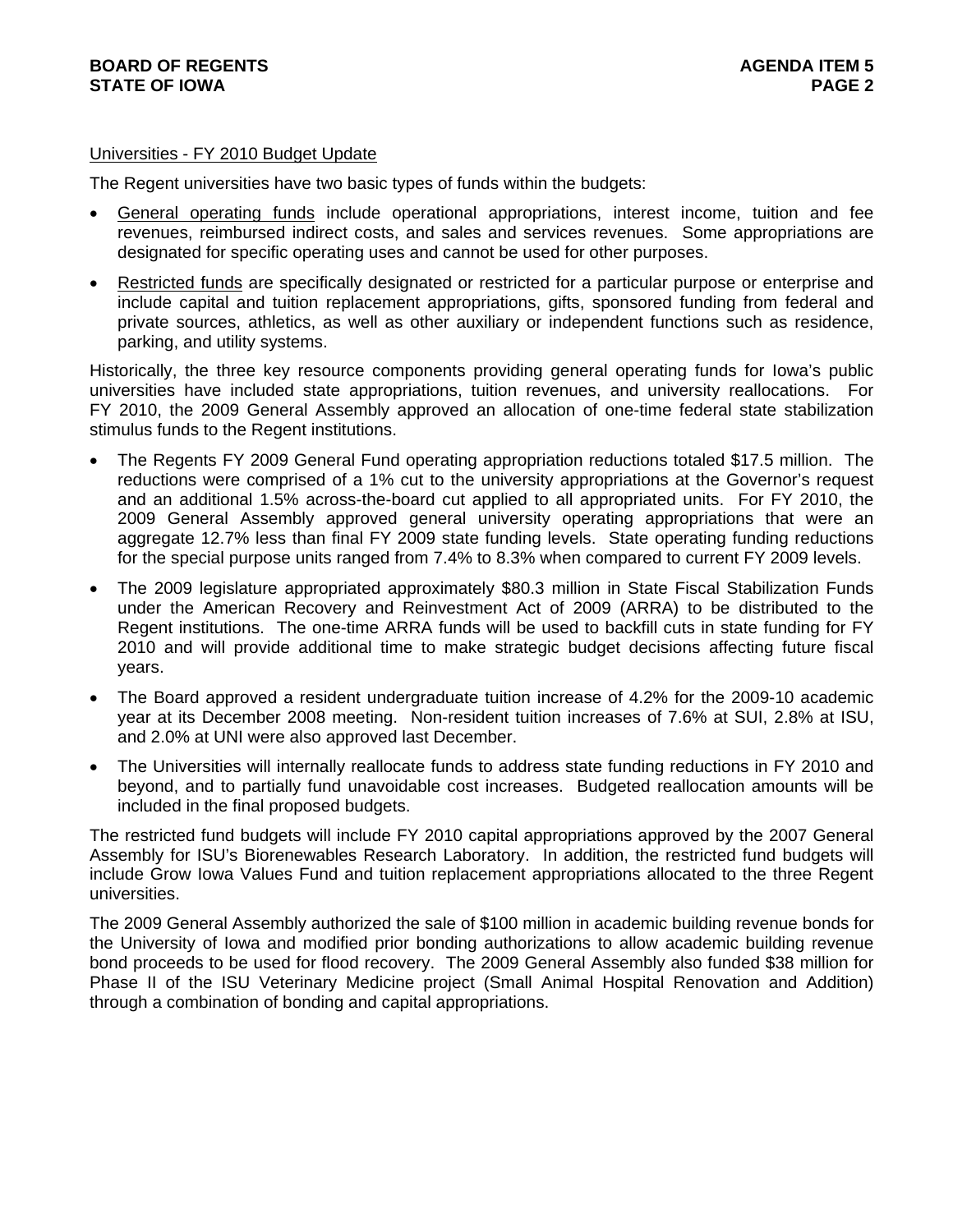# **BOARD OF REGENTS** AGENERATION OF REGENTS **STATE OF IOWA** PAGE 3

# Special Schools – FY 2010 Budgets

The Board is asked to consider approval of the FY 2010 budgets for the Iowa School for the Deaf (ISD), and the Iowa Braille and Sight Saving School (IBSSS) as provided in Attachments D and E. The FY 2010 base operating appropriations are 4.3% less than final FY 2009 state funding levels. The general operating budgets also include an aggregate \$0.9 million in ARRA funding allocated to the special schools.

|              | FY 2010 Special School Budgets         |            |  |         |   |                        |  |
|--------------|----------------------------------------|------------|--|---------|---|------------------------|--|
|              | <b>General Operating</b><br>Restricted |            |  |         |   | Total                  |  |
| <b>ISD</b>   | S                                      | 10,726,670 |  |         |   | 1,045,806 \$11,772,476 |  |
| <b>IBSSS</b> | \$                                     | 9.518.100  |  | 445.978 | S | 9.964.078              |  |

## Regional Study Centers

The regional study centers are publicly funded consortia of colleges and universities that offer undergraduate and graduate degree programs, graduate non-degree courses, and continuing professional education opportunities to area residents. The three regional study centers that serve Iowans include:

- Quad Cities Graduate Study Center in Rock Island
- Southwest Iowa Regents Resource Center in Council Bluffs
- Tri-State Graduate Center in Sioux City

The legislature appropriates funds to the Board of Regents for distribution to the Regional Study Centers. The FY 2010 appropriations to the study centers are 8.3% less than current FY 2009 state funding levels and are 13.7% less than that received for FY 2001. The study centers report the reduced funding level has inhibited their ability to effectively promote offered programs.

#### State of Iowa Funding to Study Centers

|          | FY 2001 | FY 2002 |         |          |         | FY 2003 FY 2004 FY 2005 FY 2006 FY 2007 |                  | FY 2008 FY 2009 |         | FY 2010 |
|----------|---------|---------|---------|----------|---------|-----------------------------------------|------------------|-----------------|---------|---------|
| Amount   | 379.168 | 349.589 | 349.786 |          |         |                                         | 341.041  349.971 |                 | 357.015 | 327.268 |
| % Change |         | -7.8%   | 0.1%    | $-2.2\%$ | $-0.3%$ | $0.0\%$                                 | 0.0%             | 2.6%            | 2.0%    | -8.3%   |

## Iowa Public Radio

In December 2004, the Board approved the creation of Iowa Public Radio, which includes WSUI-AM and KSUI-FM at the University of Iowa (KSUI Radio Group); WOI AM and FM, KTPR-FM, KOWI-FM, and KWOI-FM at Iowa State University (WOI Radio Group); and KUNI-FM and KHKE-FM at the University of Northern Iowa (KUNI Radio Group).

In May 2007, the Board approved the Public Service Operating Agreement between Iowa Public Radio and the Board of Regents. Under the operating agreement, Iowa Public Radio manages the operations of the Radio Groups.

For FY 2010, the 2009 General Assembly appropriated \$451,465 (8.3% less than FY 2009) to the Board of Regents for Iowa Public Radio operations. The Iowa Public Radio budgets are currently scheduled to be presented to the Board at its August meeting.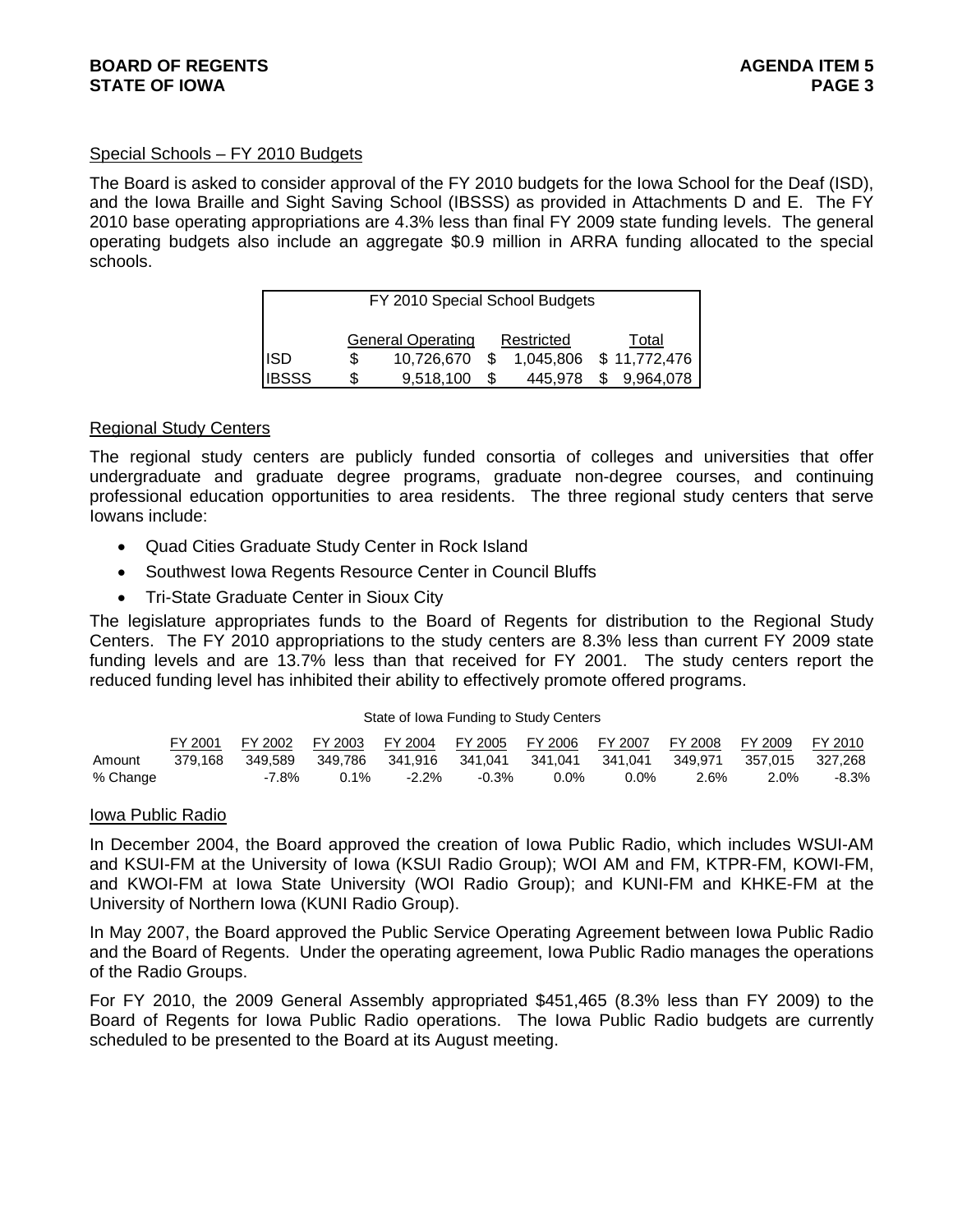# **Board of Regents, State of Iowa Regent Merit System Pay Plan July 1, 2009 (based on 2088 work hours)**

|                 | Pay          | 7/1/2009       | 7/1/2009           |
|-----------------|--------------|----------------|--------------------|
| Grade           | <b>Basis</b> | <b>Minimum</b> | <b>Maximum</b>     |
| 1               | Hourly       | 8.15           | 15.00              |
| $\overline{2}$  | Hourly       | 8.96           | 15.67              |
| $\overline{3}$  | Hourly       | 11.01          | 16.37              |
|                 | Semi-Monthly | 957.87         | 1,424.19           |
|                 | Monthly      | 1,915.74       | 2,848.38           |
|                 | Annual       | 22,988.88      | 34,180.56          |
| 4               | Hourly       | 11.51          | $17.\overline{12}$ |
|                 | Semi-Monthly | 1,001.37       | 1,489.44           |
|                 | Monthly      | 2,002.74       | 2,978.88           |
|                 | Annual       | 24,032.88      | 35,746.56          |
| 5               | Hourly       | 12.02          | 17.88              |
|                 | Semi-Monthly | 1,045.74       | 1,555.56           |
|                 | Monthly      | 2,091.48       | 3,111.12           |
|                 | Annual       | 25,097.76      | 37,333.44          |
| 6               | Hourly       | 12.57          | 18.69              |
|                 | Semi-Monthly | 1,093.59       | 1,626.03           |
|                 | Monthly      | 2,187.18       | 3,252.06           |
|                 | Annual       | 26,246.16      | 39,024.72          |
| $\overline{7}$  | Hourly       | 13.13          | 19.53              |
|                 | Semi-Monthly | 1,142.31       | 1,699.11           |
|                 | Monthly      | 2,284.62       | 3,398.22           |
|                 | Annual       | 27,415.44      | 40,778.64          |
| 8               | Hourly       | 13.72          | 20.41              |
|                 | Semi-Monthly | 1,193.64       | 1,775.67           |
|                 | Monthly      | 2,387.28       | 3,551.34           |
|                 | Annual       | 28,647.36      | 42,616.08          |
| 9               | Hourly       | 14.35          | 21.32              |
|                 | Semi-Monthly | 1,248.45       | 1,854.84           |
|                 | Monthly      | 2,496.90       | 3,709.68           |
|                 | Annual       | 29,962.80      | 44,516.16          |
| $\overline{10}$ | Hourly       | 14.99          | 22.28              |
|                 | Semi-Monthly | 1,304.13       | 1,938.36           |
|                 | Monthly      | 2,608.26       | 3,876.72           |
|                 | Annual       | 31,299.12      | 46,520.64          |
| $\overline{11}$ | Hourly       | 15.66          | 23.30              |
|                 | Semi-Monthly | 1,362.42       | 2,027.10           |
|                 | Monthly      | 2,724.84       | 4,054.20           |
|                 | Annual       | 32,698.08      | 48,650.40          |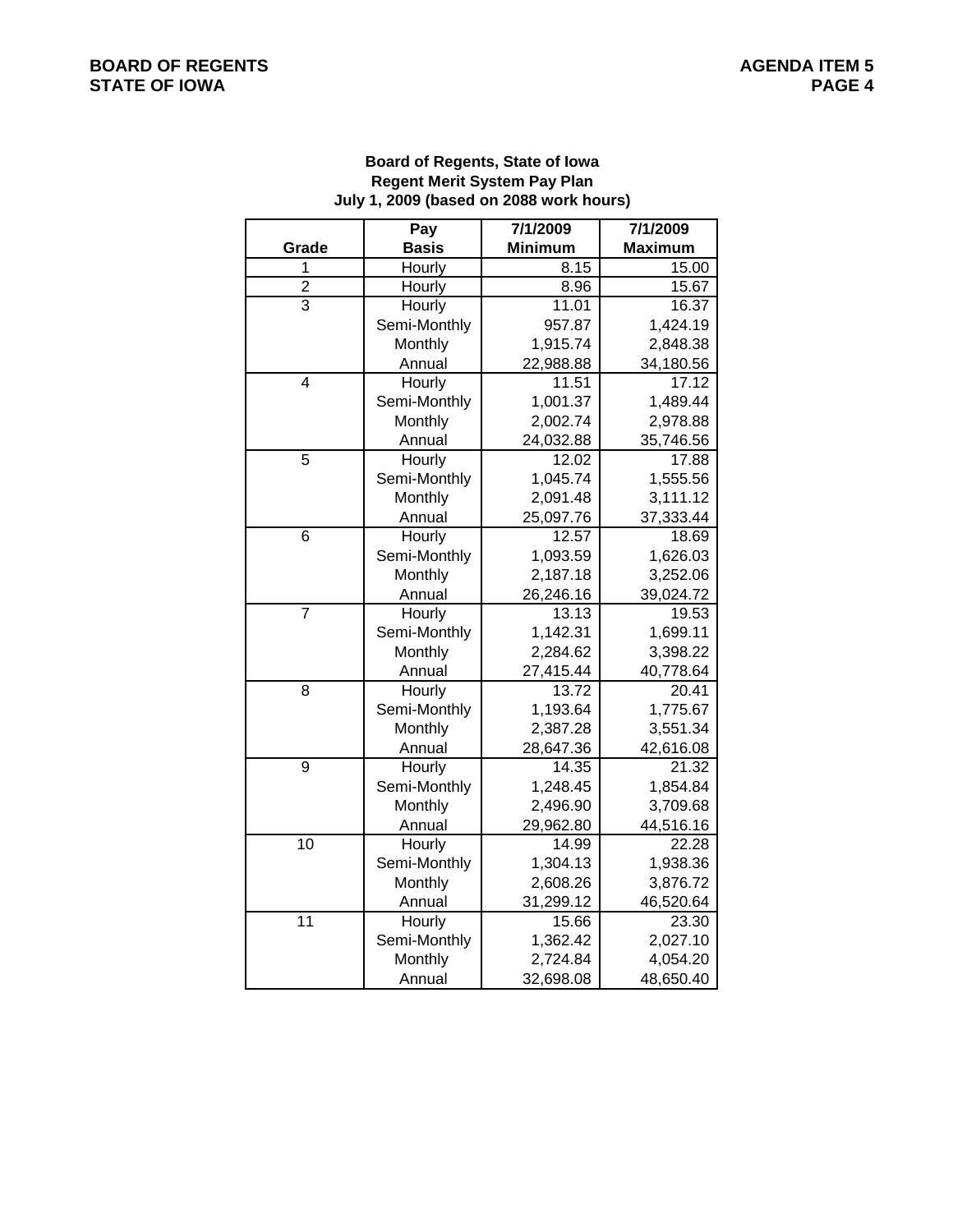# **BOARD OF REGENTS**<br> **BOARD OF REGENTS**<br> **BOARD OF IOWA**<br>
PAGE 5 **STATE OF IOWA**

# **Board of Regents, State of Iowa Regent Merit System Pay Plan July 1, 2009 (based on 2088 work hours)**

|                 | Pay          | 7/1/2009       | 7/1/2009       |
|-----------------|--------------|----------------|----------------|
| Grade           | <b>Basis</b> | <b>Minimum</b> | <b>Maximum</b> |
| 12              | Hourly       | 16.37          | 24.33          |
|                 | Semi-Monthly | 1,424.19       | 2,116.71       |
|                 | Monthly      | 2,848.38       | 4,233.42       |
|                 | Annual       | 34,180.56      | 50,801.04      |
| 13              | Hourly       | 17.10          | 25.42          |
|                 | Semi-Monthly | 1,487.70       | 2,211.54       |
|                 | Monthly      | 2,975.40       | 4,423.08       |
|                 | Annual       | 35,704.80      | 53,076.96      |
| 14              | Hourly       | 17.88          | 26.57          |
|                 | Semi-Monthly | 1,555.56       | 2,311.59       |
|                 | Monthly      | 3,111.12       | 4,623.18       |
|                 | Annual       | 37,333.44      | 55,478.16      |
| $\overline{15}$ | Hourly       | 18.68          | 27.77          |
|                 | Semi-Monthly | 1,625.16       | 2,415.99       |
|                 | Monthly      | 3,250.32       | 4,831.98       |
|                 | Annual       | 39,003.84      | 57,983.76      |
| 16              | Hourly       | 19.52          | 29.00          |
|                 | Semi-Monthly | 1,698.24       | 2,523.00       |
|                 | Monthly      | 3,396.48       | 5,046.00       |
|                 | Annual       | 40,757.76      | 60,552.00      |
| 17              | Hourly       | 20.40          | 30.33          |
|                 | Semi-Monthly | 1,774.80       | 2,638.71       |
|                 | Monthly      | 3,549.60       | 5,277.42       |
|                 | Annual       | 42,595.20      | 63,329.04      |
| 18              | Hourly       | 21.31          | 31.69          |
|                 | Semi-Monthly | 1,853.97       | 2,757.03       |
|                 | Monthly      | 3,707.94       | 5,514.06       |
|                 | Annual       | 44,495.28      | 66,168.72      |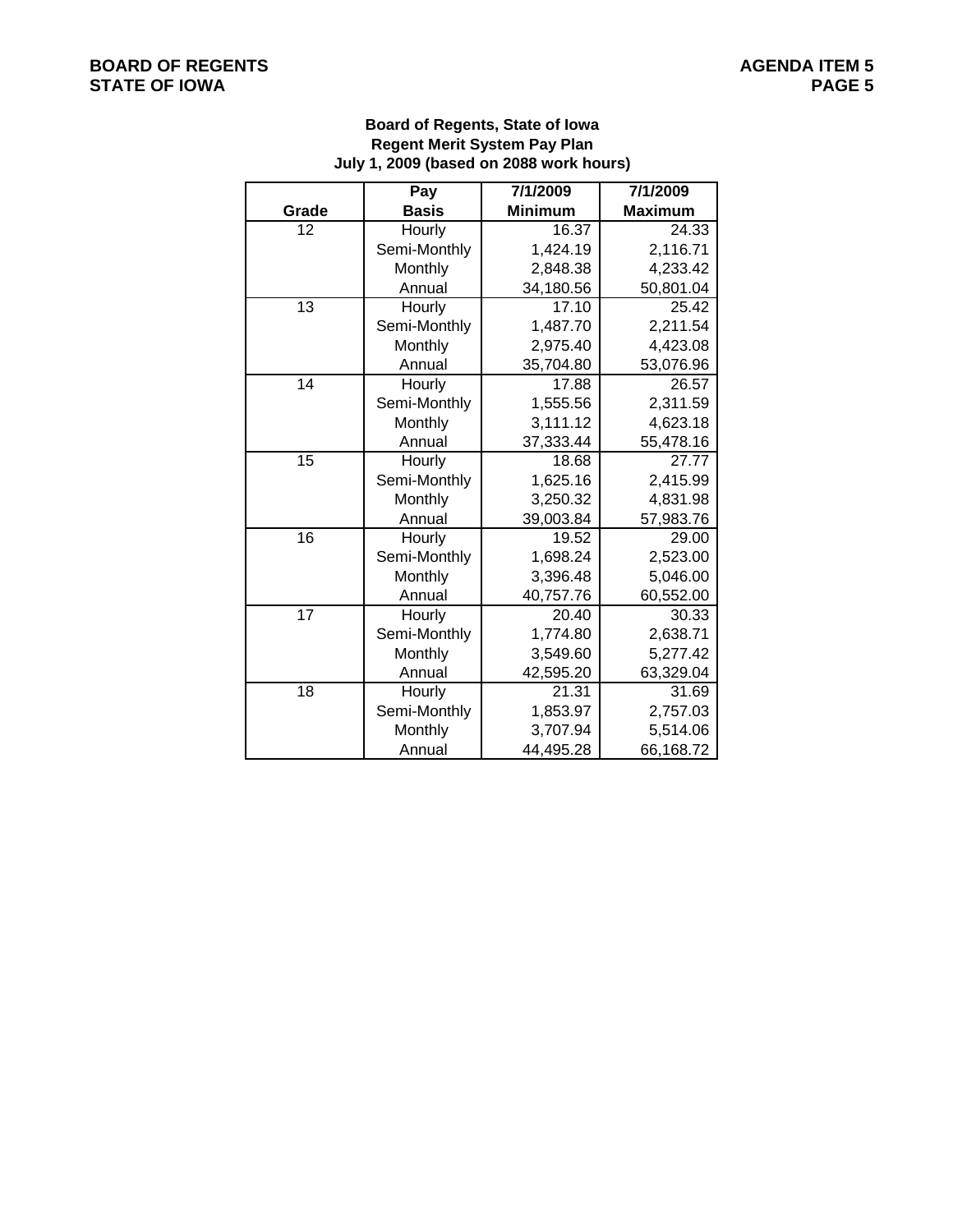# **BOARD OF REGENTS AGENTS** AGENERATION OF REGENTS **STATE OF IOWA AND RESERVE A LOCAL CONSUMING A LOCAL CONSUMING A LOCAL CONSUMING A LOCAL CONSUMING A LOCAL CONSUMING A LOCAL CONSUMING A LOCAL CONSUMING A LOCAL CONSUMING A LOCAL CONSUMING A LOCAL CONSUMING A LOCAL CONSUMI**

# **UNIVERSITY OF IOWA**

#### SUI – FY 2010 Budget Update

The University created six strategic task forces to produce a series of recommendations that are expected to lead to transformational changes within the University. The separate task forces focus on undergraduate education, graduate and professional education, research and creative work, internationalization and diversity, civic engagement and outreach, and strategic budgeting. The recommendations will be infused in the FY 2010 budget execution and will be integral to FY 2011 budget planning.

State appropriations are a major portion of the University's budgeting considerations, as are the supplemental ARRA grants appropriated for FY 2010. Integrated into all budget planning is the combination of these two revenue sources and the transition to FY 2011 without ARRA funding support.

The general university's FY 2010 state operating appropriation of \$235.5 million is \$34.0 million less (12.6% reduction) than the final FY 2009 appropriation. The special purpose operating appropriations for FY 2010 were reduced \$1.5 million (7.4%) compared to the final FY 2009 amounts.

For FY 2010, the University of Iowa has been allocated \$35.4 million of ARRA funds. Use of this funding must be considered non-recurring and a means to make strategic budget decisions for FY 2010, FY 2011, and beyond without the abrupt displacement of valued educational programs or University faculty and staff. These funds will be managed outside of the University's General Education Fund, but will be directly aligned with the educational needs supported by the General Education Fund.

The University proposes to utilize the ARRA funding in two ways. First, funds totaling approximately \$19 million will be directed to supplement General Education Fund (GEF) budgets to avoid FY 2010 layoffs and furloughs within GEF supported units and for selected other appropriated budget units – e.g. University Hygienic Lab. Second, approximately \$16 million will be distributed within the University based upon a competitive process. Successful applications must promote recurring change that can be sustained through revenue enhancements, cost reductions, or reallocations of other resources available in FY2011 and beyond. Applications must also qualify under federal guidelines for use of ARRA funds and achieve one or more of several guidelines outlined by the University.

The Board approved tuition increases for FY 2010 of 4.2% for resident and 7.6% for nonresident undergraduates. With level enrollments and a stable resident/non-resident ratio of students, the University projects approximately \$17.6 million in incremental tuition revenue prior to offsets for student financial aid. The Board also approved professional school and upper division undergraduate tuition supplements for corresponding programmatic improvements that are expected to yield an additional \$4.2 million in FY 2010.

The University is anticipating substantial internal reallocations to partially fund unavoidable cost increases and to enable the budget to bridge the significant adjustments of the state's appropriation levels in FY 2010 and FY 2011 for higher education. Additional reallocations by individual collegiate units and administrative departments are occurring as well to manage the earlier FY 2009 \$7.0 million reduction in appropriations.

The University will execute the Board-approved early retirement program and a phased retirement program; each to be established July 1, 2009. The programs will offer pre-described incentives to interested and approved employee participants, while providing colleges and divisions an effective costsaving tool to be used in reaching budget reduction targets in FY 2010 and beyond. The programs will be for a defined time period only and approvals of applications will be selective based upon savings achieved.

The current estimated General Fund salary cost increase for the step increases resulting from the AFSCME collective bargaining agreement is \$1.1 million.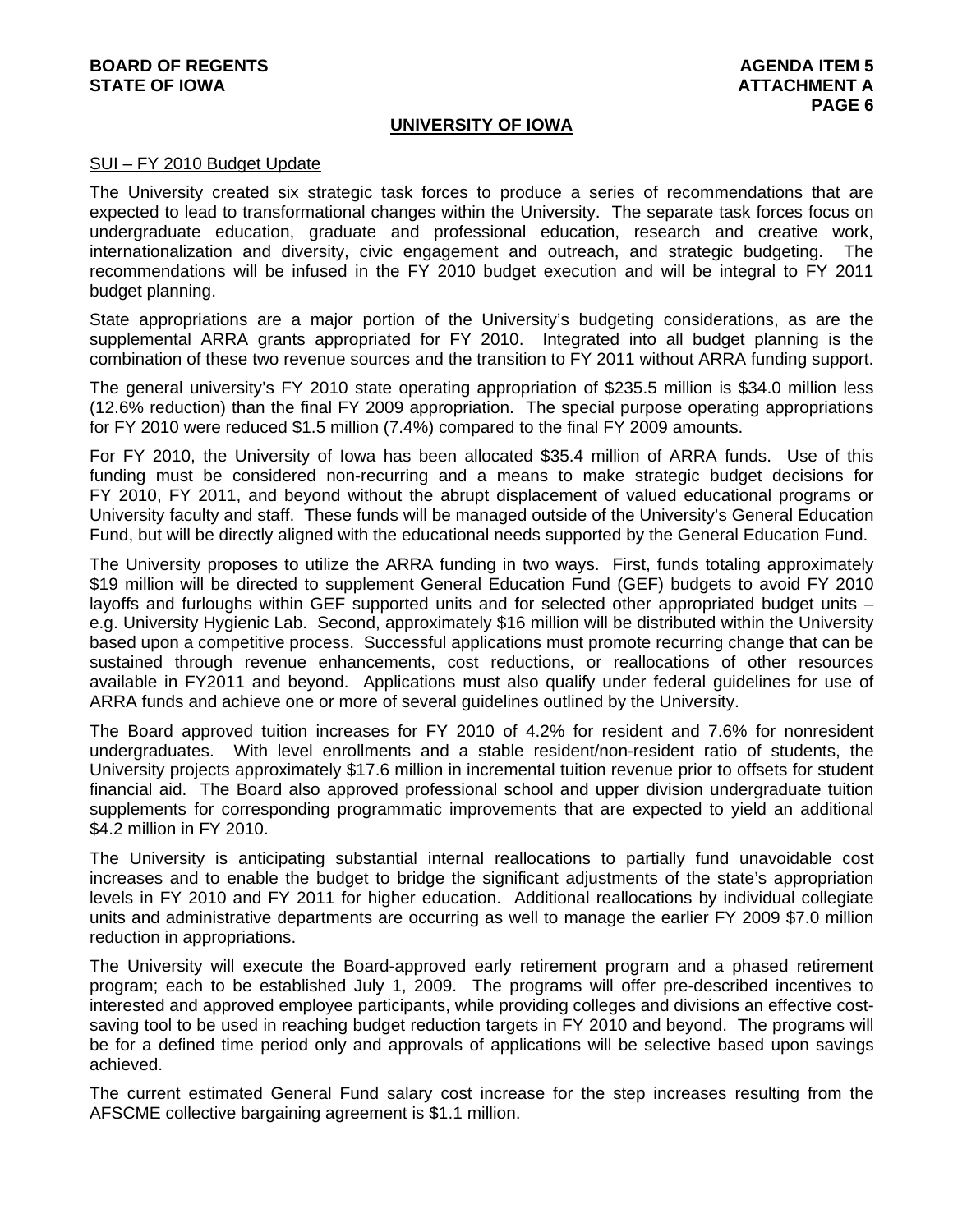In September 2008, the Board approved the University's phased plan to modify its faculty and staff flex benefit system. The changes to the flex benefit system result in an estimated University-wide reduction in the cost increase of \$2 million. The General Education Fund portion of this cost avoidance is \$0.5 million. The net increase in fringe benefit rates on the existing General Education Fund compensation base is \$0.6 million.

Other unavoidable and/or essential cost increases include \$5.3 million for student financial aid, \$4.1 million for utilities and opening new buildings, \$1.1 million for insurance premiums, \$0.7 million for library acquisitions, \$0.5 million to improve campus safety, and \$0.4 million for faculty promotions.

#### SUI - FY 2010 Salary Policies and Schedules

For FY 2010, merit-based salary increments for faculty will be 0% except for promotional increases. The Office of the Provost will consider a very limited number of exceptions to the 0% faculty salary increment policy for counter offers, equity adjustments, and compression. In addition, the Colleges of Medicine, Dentistry, Pharmacy, and Nursing, who pay variable compensation to faculty based on productivity as previously approved by the Board, will continue to be authorized to do so in FY 2010 subject to individual plan reviews and approvals by the Office of the Provost and University Human Resources. The Office of the Provost is currently performing a comprehensive review of the at-risk variable compensation plans for faculty to ensure that these plans continue to achieve programmatic goals and objectives and are financially linked to revenue enhancements.

The non-bargaining professional and scientific staff is expected to be given a 0% pay adjustment on July 1, 2009, in accord with the Board of Regents policy on salary increases for FY 2010. The University proposes that units be allowed, on a case-by-case basis, to provide reclassification increases, equity and acute market adjustments, and counter offers. The University will continue to utilize the exceptional pay policy approved by the Board in 2006 for non-bargaining P&S staff and will be both selective and reflective of current economic circumstances. Achievements recognized by the awards include activities such as completion of a major project, sustained exceptional performance, outstanding productivity and revenue generation. The 2009-2010 P&S Salary Schedule shown below remains the same as the 2008-2009 schedule.

| Grade          | <b>Minimum</b> | <b>1st Quartile</b> | <b>Midpoint</b> | 3rd Quartile | <b>Maximum</b> |
|----------------|----------------|---------------------|-----------------|--------------|----------------|
| 1              | \$21,684       | \$27,021            | \$32,358        | \$37,695     | \$43,032       |
| $\overline{2}$ | \$23,456       | \$29,236            | \$35,016        | \$40,796     | \$46,576       |
| 3              | \$25,373       | \$31,627            | \$37,881        | \$44,135     | \$50,389       |
| 4              | \$27,459       | \$34,227            | \$40,995        | \$47,762     | \$54,530       |
| 5              | \$29,716       | \$37,110            | \$44,503        | \$51,897     | \$59,290       |
| 6              | \$32,157       | \$40,151            | \$48,145        | \$56,139     | \$64,133       |
| $\overline{7}$ | \$34,782       | \$43,355            | \$51,928        | \$60,501     | \$69,074       |
| 8              | \$37,624       | \$46,900            | \$56,177        | \$65,453     | \$74,729       |
| 9              | \$40,708       | \$50,744            | \$60,779        | \$70,815     | \$80,850       |
| 10             | \$44,037       | \$54,898            | \$65,759        | \$76,619     | \$87,480       |
| 11             | \$47,652       | \$59,400            | \$71,148        | \$82,896     | \$94,644       |
| 12             | \$51,565       | \$64,275            | \$76,984        | \$89,694     | \$102,403      |
| 13             | \$55,767       | \$69,523            | \$83,278        | \$97,034     | \$110,789      |
| 14             | \$60,347       | \$75,228            | \$90,110        | \$104,991    | \$119,872      |
| 15             | \$65,288       | \$81,389            | \$97,490        | \$113,591    | \$129,692      |
| 16             | \$70,627       | \$88,055            | \$105,484       | \$122,912    | \$140,340      |
| 17             | \$76,424       | \$95,271            | \$114,118       | \$132,964    | \$151,811      |
| 18             | \$82,693       | ***                 | ***             | ***          | <b>OPEN</b>    |

**Professional and Scientific Salary Schedule 2009-2010**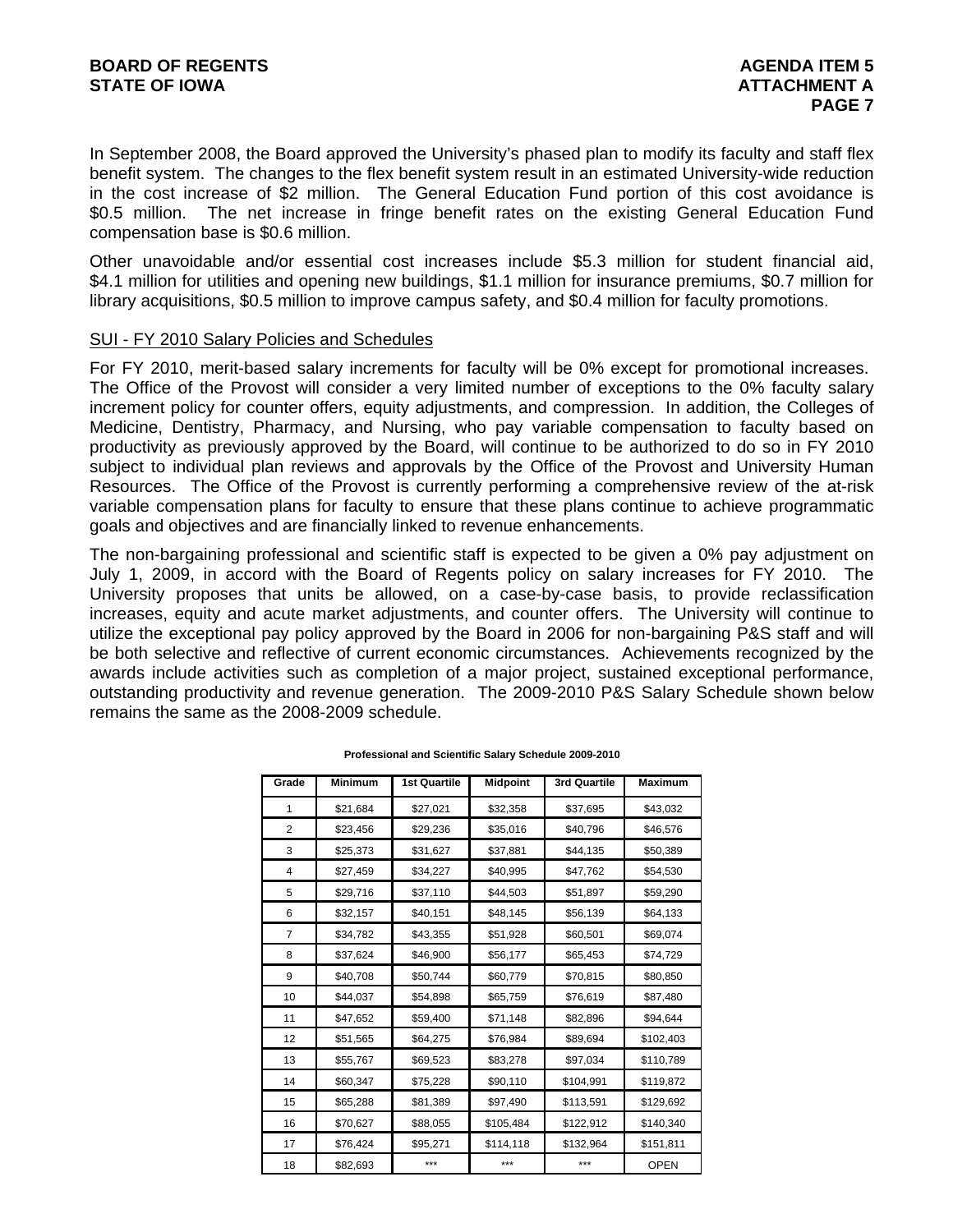# SUI – Tertiary Health Care Bargaining Unit – SEIU

The collective bargaining agreement contains the following salary provisions:

- 1. Bargaining unit employees employed on April 30, 2009 will receive a 1.75% salary increase on the employee's base salary effective July 1, 2009.
- 2. Staff members employed in the Staff Nurse classification in the Department of Nursing and assigned to units that require twenty-four (24) hour staffing on site, seven days a week, as well as those nurses assigned to the Main Operating Room and the Post Anesthesia Care Unit (PACU), will continue to receive an additional differential of \$1,000 per year, based upon a full time equivalent. Those staff employed less than full time will receive a prorated differential. Nurses that transfer out of the Department of Nursing units receiving the differential will have the amount removed from their base salary upon transfer.

#### SUI - Graduate Assistants – COGS

The minimum salaries for Graduate Assistants, both Teaching Assistants and Research Assistants, under the collective bargaining agreement between the Board of Regents and UE Local 896/COGS will remain unchanged for FY 2010:

| Academic Year (50% Appointment): | \$16,575 |
|----------------------------------|----------|
| Fiscal Year (50% Appointment):   | \$20,258 |

Appointments at a different percent time will receive no less than the prorated minimum salary rate. Returning bargaining unit employees will not receive a minimum salary increase under the terms of the contract and will remain unchanged under the Board of Regents salary policy.

Fiscal year appointments are effective July 1, 2009. Academic year appointments are effective with the start of the fall term, typically one week prior to the starting of classes or August 17, 2009. Summer Session Teaching Assistant appointments are based upon the prior academic year salary.

The minimum tuition scholarship provided to all bargaining unit graduate teaching and research assistants appointed for a total of 25% or more for the entire semester, academic year or fiscal year, will be \$2,615 for each semester (fall and spring), based upon full time enrollment (nine semester hours or more). The minimum tuition scholarship is prorated for a lesser number of credit hours enrolled.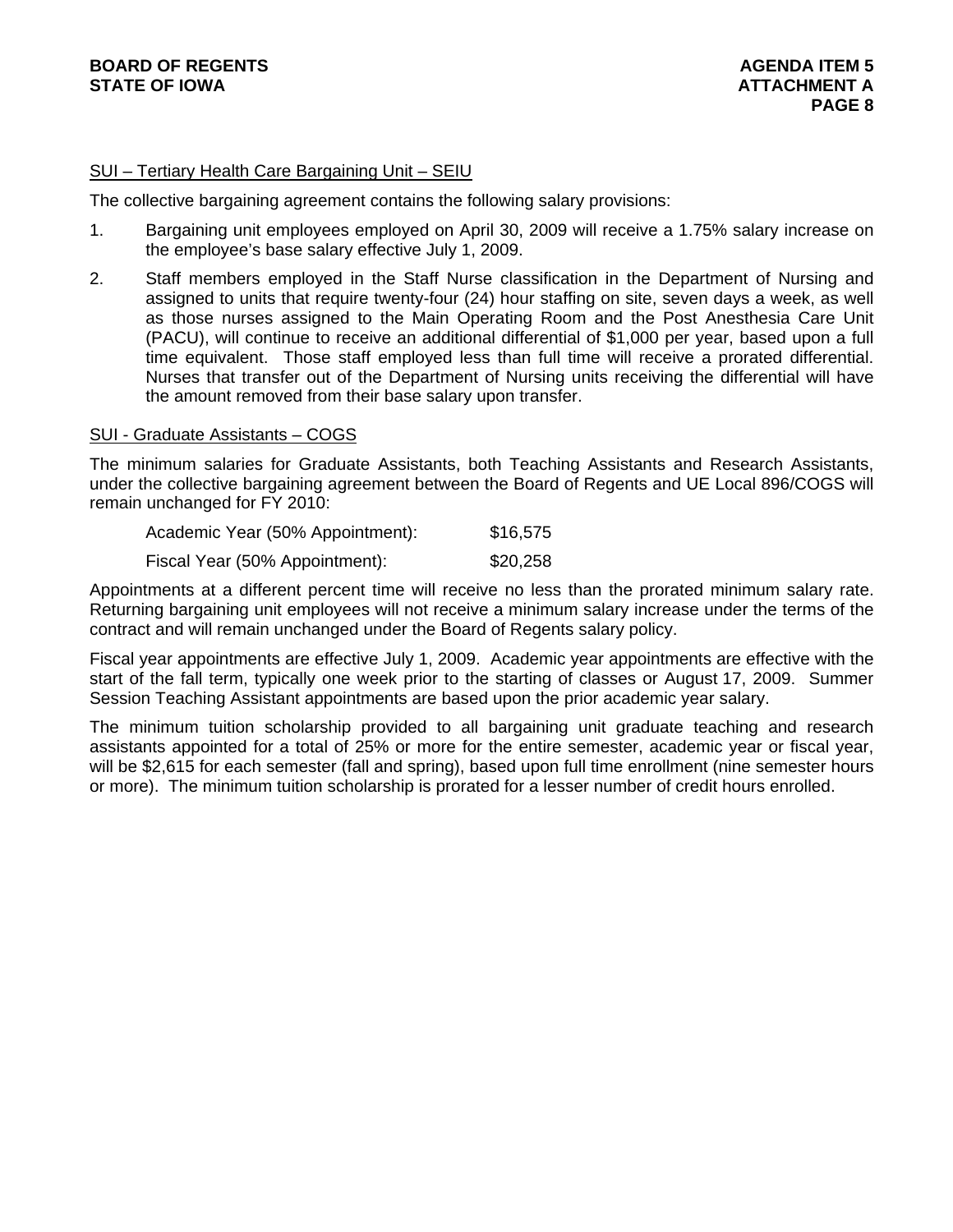# **IOWA STATE UNIVERSITY**

#### ISU - FY 2010 Budget Update

Iowa State conducted its budget planning using the newly-developed Resource Management Model, a responsibility-centered approach to budget development. The basic tenets of the Model are to attribute revenues and fully allocate administrative costs to colleges and other major administrative units. In doing so, the Model provides incentives to maximize revenues and rewards cost efficiencies. The FY 2010 budget represents the first year of fully developing the operating budget using the new principles.

The general university's FY 2010 state operating appropriation of \$185.0 million is \$27.2 million less (12.8% reduction) than the final FY 2009 appropriation. The special purpose operating appropriations for FY 2010 were reduced an additional \$4.5 million (7.4%) when compared to final FY 2009 amounts.

Iowa State will utilize ARRA funds totaling approximately \$31.6 million to allow for a more orderly transition to projected reduced FY 2011 state funding. Approximately 70% of the funds are being distributed for:

- Salary and fringe benefits for lecturers and other temporary instructors to permit a more orderly review of how some curricula are offered to students and to restore classes that would otherwise not be provided.
- Salary and fringe benefits costs for positions that are part of a unit's plan to reduce expenditures but the planned elimination of the position has been deferred or will not occur on July 1, 2009.
- Costs for individuals selecting the Retirement Incentive Option.
- Continued support for student employment and expanded work study opportunities for students
- Continued funding for activities that are undergoing transformation and for which additional planning time will allow a smoother transition to different levels of service or alternate funding sources.

The remaining ARRA funds will be distributed in the fall when more information is available about the number of employees selecting the Retirement Incentive Option, when final student enrollments are known, and when the transitions resulting from the reduced funding are further along.

The Board approved undergraduate tuition increases for FY 2010 of 4.2% for residents and 2.8% for nonresidents. The tuition increases coupled with the higher projected enrollment is expected to generate approximately \$15 million in incremental tuition revenue prior to offsets for student financial aid when compared to current FY 2009 estimates. Tuition revenue will be committed for college and institutional priorities that include funding increased student financial aid, funding unavoidable cost increases and offsetting, in part, the reduction in state appropriations.

The University reports all reallocated funds will be directed to meeting reductions in state funding.

The current estimated General Fund cost increase resulting from the step increases of the AFSCME collective bargaining agreement is approximately \$450,000. Medical and dental insurance costs for the General Fund are projected to increase \$2.5 million.

The University has committed an additional \$5.5 million for financial aid to maintain its commitment to accessibility and to address the growing numbers of need-based students applying for admission.

Budget planning also includes an estimated General Fund utility cost increase of \$3.3 million.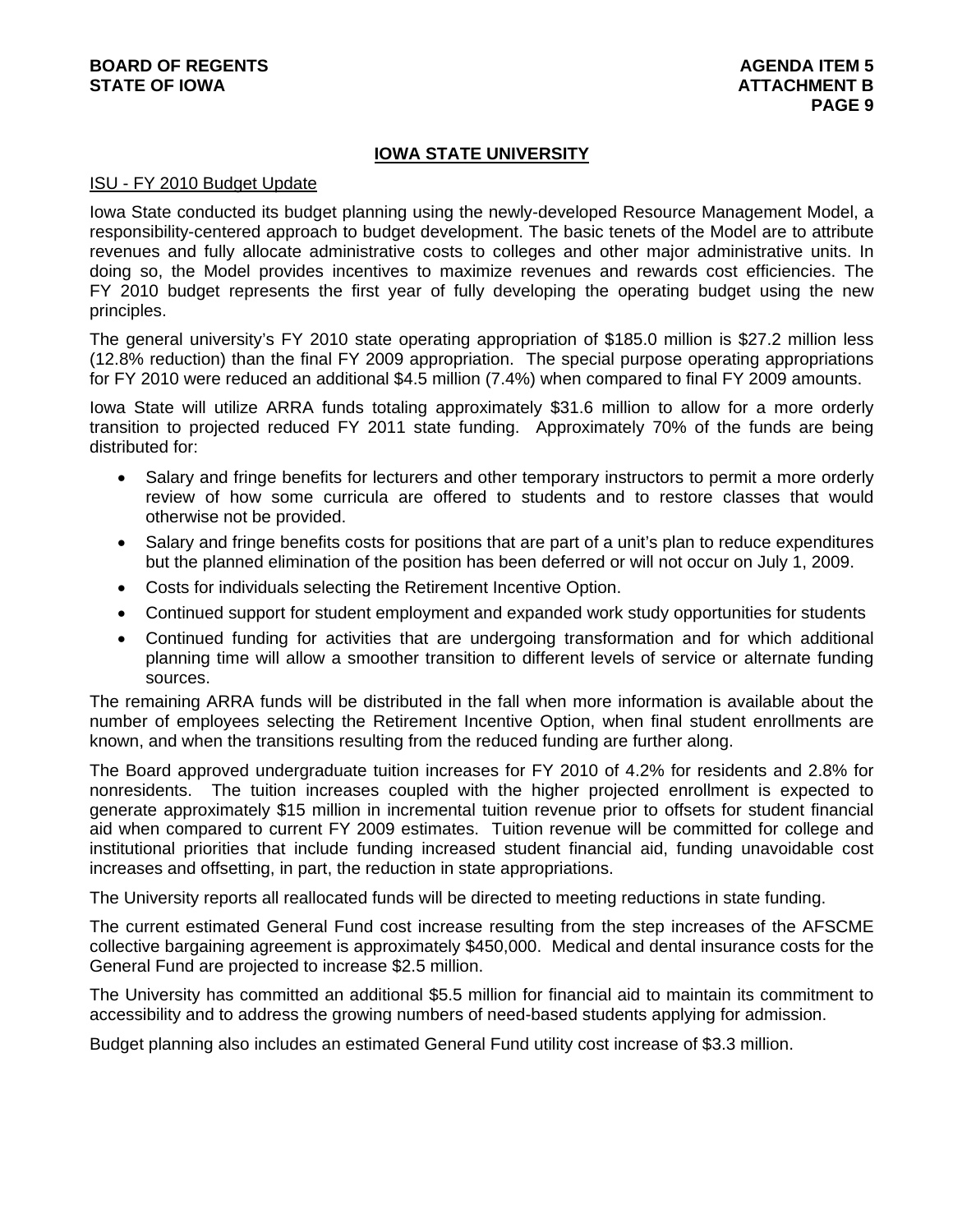# ISU - FY 2010 Salary Policies and Schedules

Iowa State will implement the Regents directive to maintain salaries for faculty and Professional and Scientific staff at FY 2009 levels. The exceptions to this policy will be increases for faculty promotions, P&S staff reclassifications, and retention of key faculty and staff.

The reductions in state funding and the unavailability of state appropriations for salary increases has lead to the decision to defer implementing previously considered changes to the P&S pay plan. The proposed P&S salary matrix shown below remains unchanged from FY 2009.

# **IOWA STATE UNIVERSITY PROFESSIONAL & SCIENTIFIC 2009/2010 PAY MATRIX**

| <b>PAY GRADE</b> | <b>GRADE</b><br><b>MINIMUM</b> | <b>FIRST</b><br>THIRD | <b>GRADE</b><br><b>MIDPOINT</b> | <b>GRADE</b><br><b>MAXIMUM</b> |
|------------------|--------------------------------|-----------------------|---------------------------------|--------------------------------|
|                  | <b>HIRING RANGE</b>            |                       |                                 |                                |
| 11               | \$28,468                       | \$34,571              | \$37,622                        | \$46,776                       |
| 12               | \$30,448                       | \$37,300              | \$40,726                        | \$51,004                       |
| 13               | \$33,255                       | \$41,088              | \$45,005                        | \$56,755                       |
| 14               | \$36,686                       | \$45,720              | \$50,237                        | \$63,787                       |
| 15               | \$40,906                       | \$51,411              | \$56,664                        | \$72,422                       |
| 16               | \$46,516                       | \$58,960              | \$65,183                        | \$83,849                       |
| 17               | \$52,950                       | \$67,676              | \$75,040                        | \$97,129                       |
| 18               | \$61,439                       | \$79,180              | \$88,050                        | \$114,661                      |
| 19               | \$71,995                       | \$93,548              | \$104,324                       | \$136,653                      |
| 20               | \$85,946                       |                       |                                 |                                |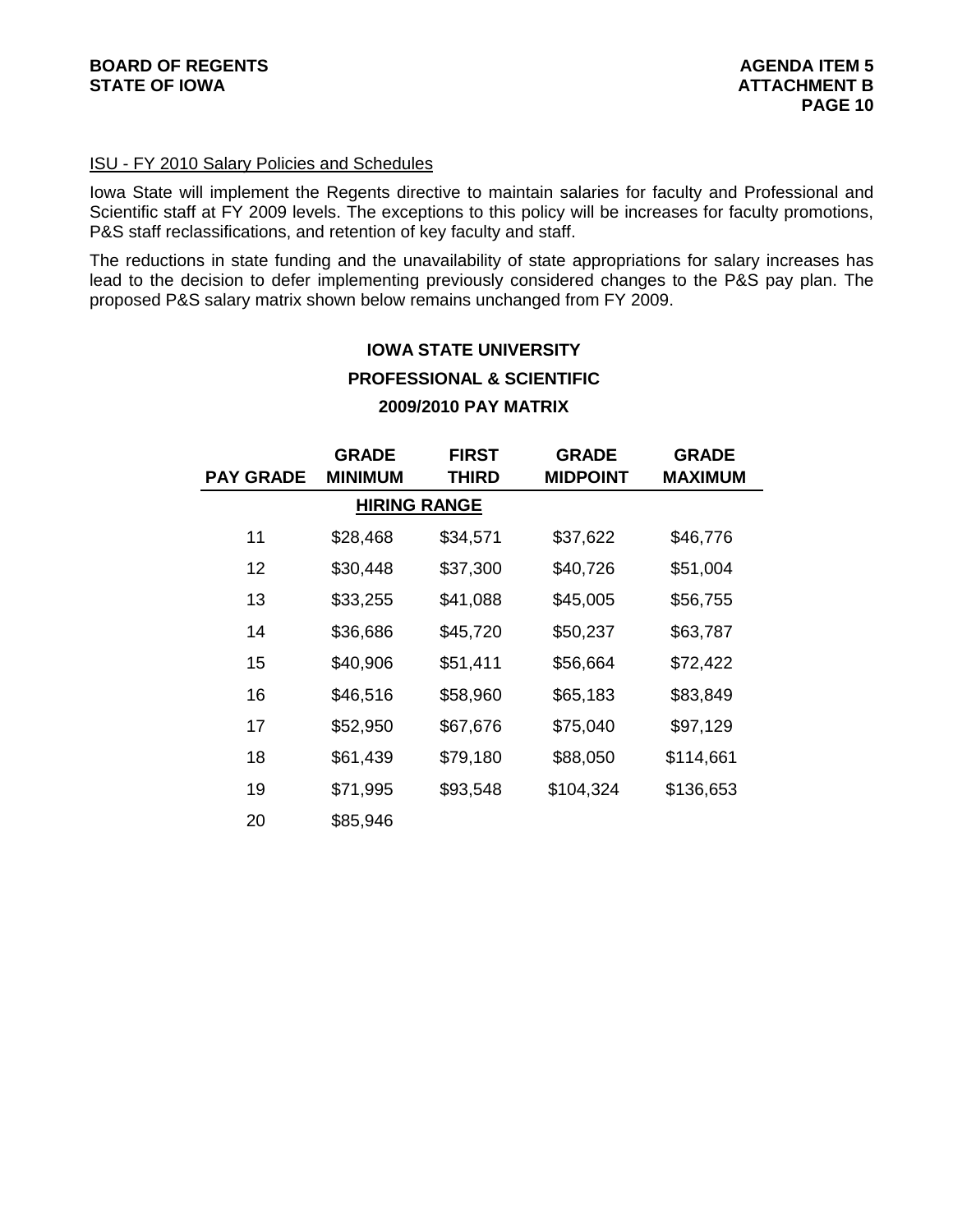# **BOARD OF REGENTS AGENTS** AGENERATION OF REGENTS **STATE OF IOWA ATTACHMENT C**  $\blacksquare$

#### **UNIVERSITY OF NORTHERN IOWA**

#### UNI – FY 2010 Budget Update

Budget preparation for FY 2010 and beyond includes the establishment of two committees to review and recommend cost containment measures and revenue enhancement strategies. The supplemental ARRA funding received in FY 2010 provides the University time to strategically plan and transition into future years.

The general university's FY 2010 state operating appropriation of \$83.8 million is \$12.0 million less (12.5% reduction) than the final FY 2009 appropriation. The special purpose operating appropriations for FY 2010 were reduced \$0.4 million (8.3%) when compared to the final FY 2009 amounts.

For FY 2010, the University of Northern Iowa has been allocated \$12.4 million of ARRA funds which will assist divisions within the University to transition through FY 2010 and into FY 2011. The federal stimulus funds have been targeted for faculty professional development, educational technology efforts, building repair projects, the student information system, and implementation costs of recommendations from the Revenue Enhancement and Cost Containment committees. All projects and initiatives utilizing ARRA funding will require approval from the UNI Cabinet.

Undergraduate tuition increases for FY 2010 of 4.2% for residents and 2.0% for nonresidents were previously approved by the Board. The actual fall 2008 enrollment exceeded the FY 2009 budget by 425 students; UNI's fall 2009 enrollment projection reflects a decline of 234 students when compared to the actual fall 2008 enrollment. The projected enrollment decline coupled with the tuition increase is expected to generate incremental tuition revenue of \$1.9 million when compared to the current FY 2009 budget.

Indirect cost recovery, interest income, and sales and service revenues are projected to net a \$0.1 million decrease when compared to the current FY 2009 budget.

The University is planning for reallocations to address the reduction in state funding and to replace the one-time ARRA funding in future years. Reallocations are required for this transitional period for cuts to divisional base budgets and changes resulting from the early retirement program.

The current estimated General Fund cost increase resulting from the AFSCME agreement is \$0.2 million. In addition, faculty will receive promotional increases per the bargaining agreement totaling approximately \$0.1 million.

The University plans to commit an additional \$0.7 million for student financial aid and currently plans to commit up to \$1.0 million in additional student scholarships from advanced commitment funds.

Budget planning also includes an estimated utility cost increase for the General Fund of \$0.4 million.

#### UNI – FY 2010 Salary Policies and Schedules

The United Faculty negotiated pay plan allows for a 0% increase on July 1, 2009. Merit increases for P&S staff have also been frozen for FY 2010. In light of current budget constraints, the University recommends an adjustment of 0% at the minimum and 0% at the maximum for all eight P&S pay grades in FY 2010.

| University of Northern Iowa |                                                 |          |           |           |           |  |  |  |  |  |
|-----------------------------|-------------------------------------------------|----------|-----------|-----------|-----------|--|--|--|--|--|
|                             | FY 2010 Professional & Scientific Salary Matrix |          |           |           |           |  |  |  |  |  |
| Pay                         |                                                 | First    |           | Third     |           |  |  |  |  |  |
| Grade                       | Minimum                                         | Quartile | Midpoint  | Quartile  | Maximum.  |  |  |  |  |  |
|                             | \$24.120                                        | \$31.240 | \$38,360  | \$45.480  | \$52.610  |  |  |  |  |  |
| Ш                           | \$27.610                                        | \$35.870 | \$44.130  | \$52.400  | \$60.660  |  |  |  |  |  |
| Ш                           | \$31,770                                        | \$41,520 | \$51,270  | \$61,020  | \$70,760  |  |  |  |  |  |
| IV                          | \$36.850                                        | \$48.870 | \$60.890  | \$72.900  | \$84.920  |  |  |  |  |  |
| V                           | \$43,120                                        | \$57,540 | \$71,960  | \$86,390  | \$100,810 |  |  |  |  |  |
| V١                          | \$51.860                                        | \$69,060 | \$86,260  | \$103,450 | \$120.650 |  |  |  |  |  |
| VII                         | \$61,500                                        | \$82,620 | \$103,730 | \$124,850 | \$145,970 |  |  |  |  |  |
| VIII                        | \$73.500                                        | \$99.650 | \$125.790 | \$151.930 | open      |  |  |  |  |  |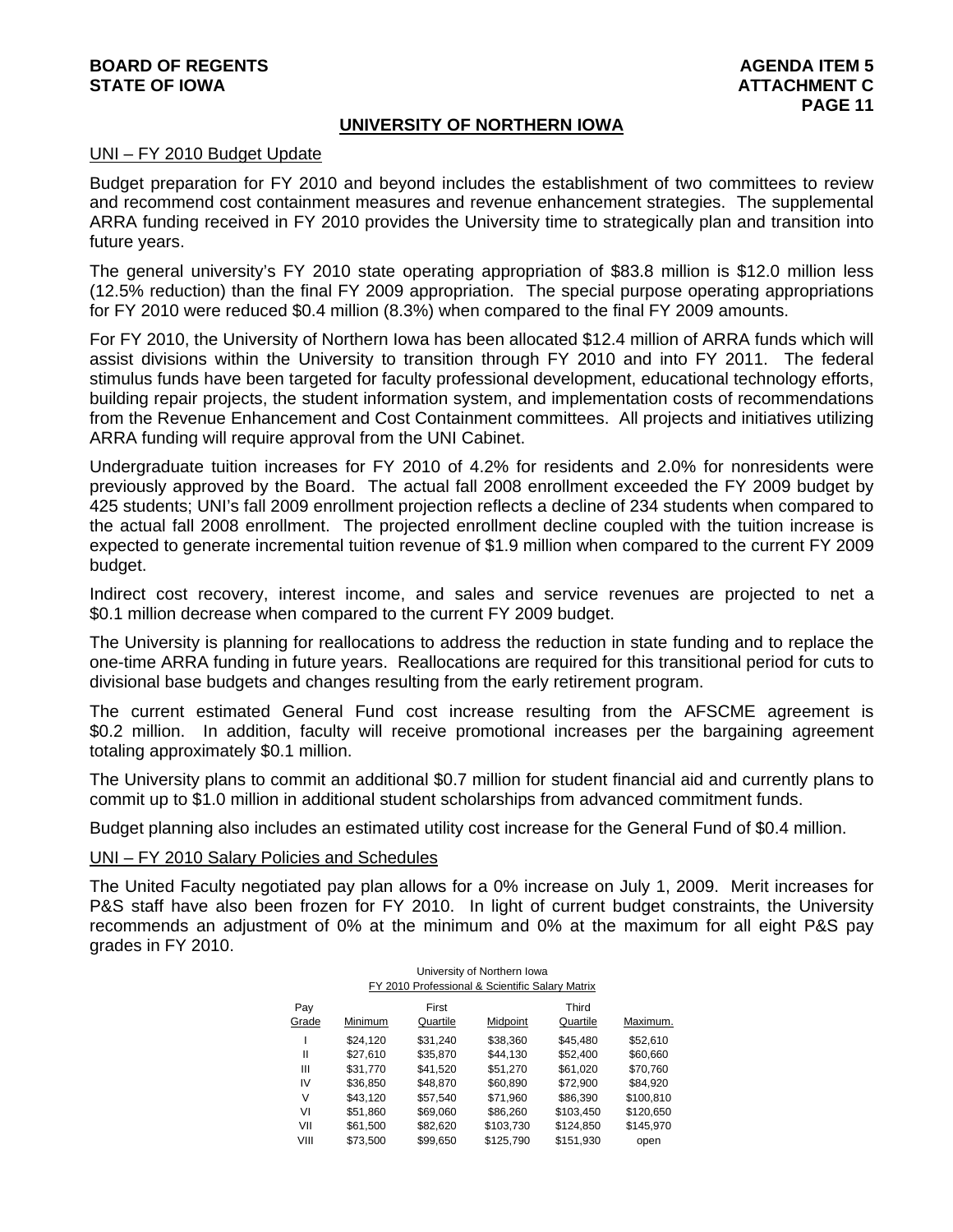# **BOARD OF REGENTS AGENUS AGENERATION CONSUMING A LIGHT AGENUA ITEM 5 STATE OF IOWA ATTACHMENT D**

# **IOWA SCHOOL FOR THE DEAF**

#### ISD - FY 2010 General Operating Budget

The Iowa School for the Deaf offers educational programs in compliance with federal and state laws and regulations to provide free and appropriate public education for deaf and hard of hearing children and youths. The Individual Education Program (IEP) is designed to develop the educational potential of each student. In its mission to provide this educational service, ISD has been accredited by the North Central Association of Schools and Colleges, and the Conference of Educational Administrators at Schools and Programs for the Deaf. The mission is served by accomplishing four strategic goals:

- Ensure high-quality educational opportunities for students
- Ensure high-quality transition services for students
- Develop effective statewide outreach services
- Demonstrate effective stewardship of resources

State operating funds represents approximately 90.7% of the proposed FY 2010 operating budget. ISD's FY 2010 general operating state appropriation is \$432,091 less (4.3%) than the final FY 2009 appropriation.

ISD is scheduled to receive \$583,987 in one-time federal stimulus funds from ARRA. These funds are planned to be used to remodel the science lab that will effectively deliver K-12 science programming for all students at ISD and to install fire sprinklers in a dormitory.

The following educational programs are included in the FY 2010 operating budget:

- On-Campus The primary educational program provides academic and vocational programming for 110 deaf and hard of hearing children from early childhood through high school.
- Off-Campus Off-campus programs include indirect instruction from itinerant resource teachers to ensure that 60 students are succeeding in their educational programs.
- Reverse Mainstream The program permits non-disabled peers to receive classroom instruction with deaf and hard of hearing students on the ISD campus; it will serve more than 15 students and families during FY 2010.
- Parent/Infant ISD estimates 15 families will receive year-round educational services from the parent/infant program. The program provides an opportunity for parents to observe homebased instruction occurring with their child.
- Extended School Year (ESY) The ESY Program provides educational programming for deaf and hard of hearing students from Iowa and Nebraska with a cross-departmental multihandicapped program component during July. The program will serve approximately 40 students in FY 2010.

ISD plans to internally reallocate \$50,000 from the regular deaf education program to fund higher projected costs associated with utilities and transportation.

The School's plan to meet the budget reduction includes cutting previously funded but vacant staff positions, including two teaching and two P&S positions. In addition, two teaching vacancies and one merit position created by retirements will also not be filled.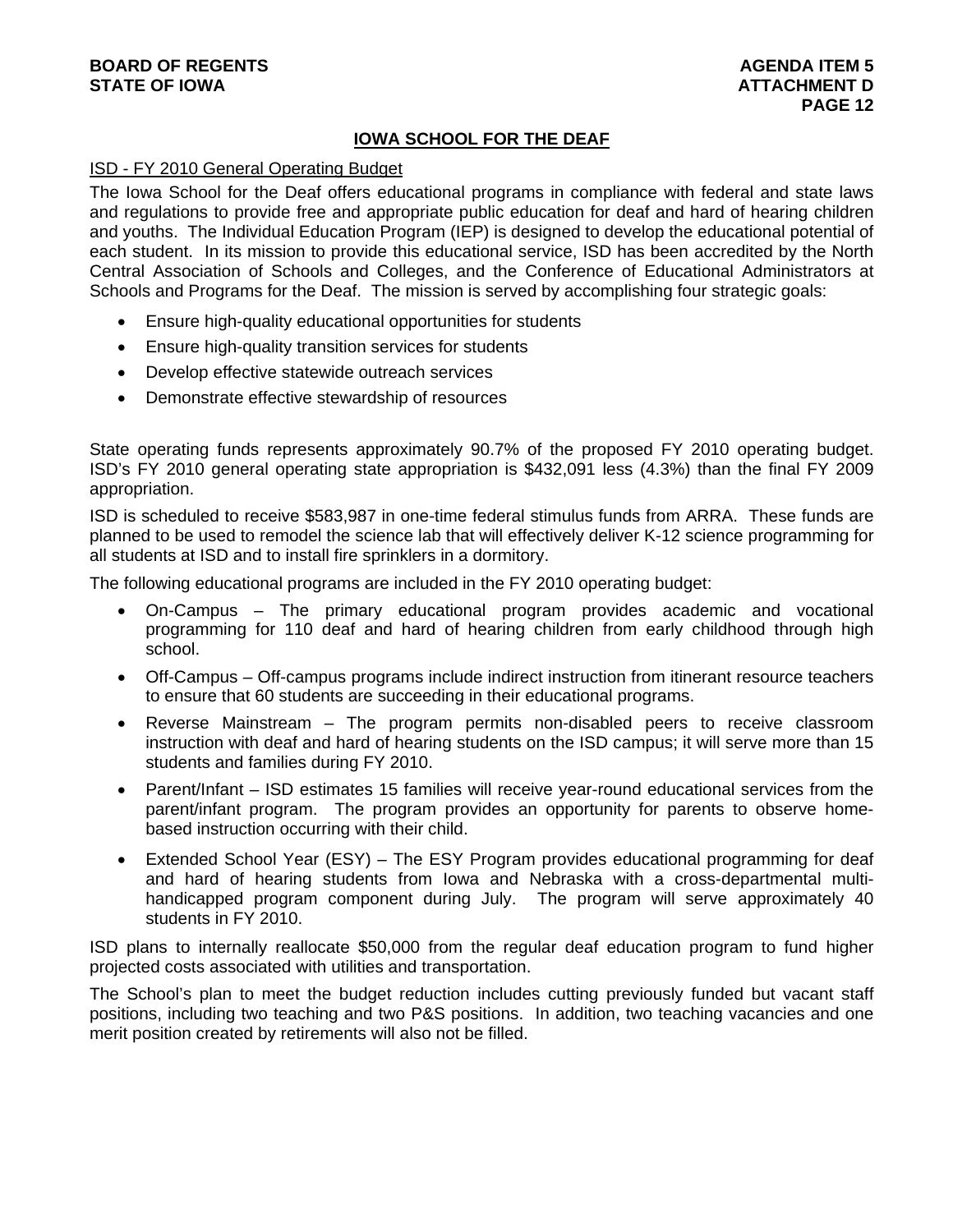# **BOARD OF REGENTS** AGENERATION OF REGENTS **STATE OF IOWA ATTACHMENT D**

|                                       | <b>ISD General Operating Fund</b> |               |               |               |                |          |  |  |
|---------------------------------------|-----------------------------------|---------------|---------------|---------------|----------------|----------|--|--|
|                                       |                                   | Final         | Proposed      | <b>ARRA</b>   | Total          | % Change |  |  |
|                                       | Actual                            | <b>Budget</b> | <b>Budget</b> | <b>Budget</b> | Proposed       | from     |  |  |
|                                       | FY 2008                           | FY 2009       | FY 2010       | FY 2010       | FY 2010 Budget | FY 2009  |  |  |
| <b>REVENUES</b>                       |                                   |               |               |               |                |          |  |  |
| <b>General Appropriations</b>         | \$9,689,607                       | \$9,974,495   | \$9,542,404   |               | \$9,542,404    | $-4.3%$  |  |  |
| Appropriations - Other                | 173,735                           | 180,687       | 186,089       |               | 186,089        | 3.0%     |  |  |
| Appropriations - ARRA                 |                                   |               |               | \$583,987     | 583,987        |          |  |  |
| <b>Federal Support</b>                | 43,235                            | 54,000        | 54,000        |               | 54,000         | 0.0%     |  |  |
| Interest                              | 16,387                            | 25,000        | 15,000        |               | 15,000         | $-40.0%$ |  |  |
| Sales and Services                    | 336,225                           | 323,274       | 333,274       |               | 333,274        | 3.1%     |  |  |
| Other Income (Princ. Demutualization) | 11,916                            | 11,916        | 11,916        |               | 11,916         | 0.0%     |  |  |
| <b>TOTAL REVENUES</b>                 | \$10,271,105                      | \$10,569,372  | \$10,142,683  | \$583,987     | \$10,726,670   | 1.5%     |  |  |
| <b>EXPENDITURES</b>                   |                                   |               |               |               |                |          |  |  |
| <b>Salaries</b>                       | \$8,159,021                       | \$8,668,007   | \$8,191,318   |               | \$8,191,318    | $-5.5%$  |  |  |
| Prof. & Scien. Supplies/Services      | 1,202,762                         | 1,115,730     | 1,125,730     |               | 1,125,730      | 0.9%     |  |  |
| <b>Library Acquisition</b>            | 3,449                             | 8,226         | 8,226         |               | 8,226          | 0.0%     |  |  |
| <b>Utilities</b>                      | 389,672                           | 350,520       | 390,520       |               | 390,520        | 11.4%    |  |  |
| <b>Bldg. Repairs</b>                  | 354,222                           | 296,193       | 296,193       | 583,987       | 880,180        | 197.2%   |  |  |
| Aud. of State Reimburse               | 33,880                            | 40,000        | 40,000        |               | 40,000         | 0.0%     |  |  |
| Equipment                             | 128,099                           | 90,696        | 90,696        |               | 90,696         | 0.0%     |  |  |
| <b>TOTAL EXPENDITURES</b>             | \$10,271,105                      | \$10,569,372  | \$10,142,683  | \$583,987     | \$10,726,670   | 1.5%     |  |  |

# ISD - FY 2010 Restricted Budget

The FY 2010 restricted fund budget of \$1,045,806 represents a net increase of \$148,789 from the FY 2009 budget resulting from:

- increases of \$133,259 in Nebraska tuition funding and \$30,530 in Iowa grants
- decrease of \$15,000 in interest income

Revenue generated from students attending ISD from Nebraska will again be treated as restricted funds and will be segregated from ISD's general fund appropriation. The FY 2010 budget anticipates 13 students attending from Nebraska.

These funds will be utilized to maintain best practices staffing ratios and to purchase technology equipment, supplies and materials and to enhance the recruitment of quality staff. Curriculum development is a multi-year process and is done as part of the NCA Evaluation cycle. Participation in various student learning activities will be available and the maintenance and upgrading of facilities, equipment, vehicles and furnishings will continue.

| <b>ISD Restricted Fund</b>        |             |               |               |          |  |  |  |
|-----------------------------------|-------------|---------------|---------------|----------|--|--|--|
|                                   |             | Final         | Proposed      | % Change |  |  |  |
|                                   |             |               |               |          |  |  |  |
|                                   | Actual      | <b>Budget</b> | <b>Budget</b> | from     |  |  |  |
|                                   | FY 2008     | FY 2009       | FY 2010       | FY 2009  |  |  |  |
| <b>REVENUES</b>                   |             |               |               |          |  |  |  |
| <b>Capital Appropriations</b>     | \$100,000   |               |               |          |  |  |  |
| <b>Federal Support</b>            | 143.066     | \$148,430     | \$178,960     | 20.6%    |  |  |  |
| Interest                          | 30,662      | 30,000        | 15,000        | $-50.0%$ |  |  |  |
| Sales and Services (Neb. Revenue) | 716,059     | 715,587       | 848,846       | 18.6%    |  |  |  |
| Other Income                      | 12,893      | 3,000         | 3,000         | 0.0%     |  |  |  |
| <b>TOTAL REVENUES</b>             | \$1,002,680 | \$897,017     | \$1,045,806   | 16.6%    |  |  |  |
| <b>EXPENDITURES</b>               |             |               |               |          |  |  |  |
| <b>Salaries</b>                   | \$653,799   | \$650,987     | \$599,752     | $-7.9%$  |  |  |  |
| Prof. & Scien. Supplies/Services  | 90,386      | 146,829       | 269,853       | 83.8%    |  |  |  |
| <b>Library Acquisition</b>        |             | 2,600         | 2,600         | 0.0%     |  |  |  |
| <b>Utilities</b>                  |             | 30,000        | 60,000        | 100.0%   |  |  |  |
| <b>Building Repairs</b>           | 66,289      | 50,000        | 90,000        | 80.0%    |  |  |  |
| Auditor of State Reimbursement    |             | 1,000         | 3.000         | 200.0%   |  |  |  |
| Equipment                         | 25,790      | 15,601        | 20,601        | 32.0%    |  |  |  |
| <b>TOTAL EXPENDITURES</b>         | \$836,264   | \$897,017     | \$1,045,806   | 16.6%    |  |  |  |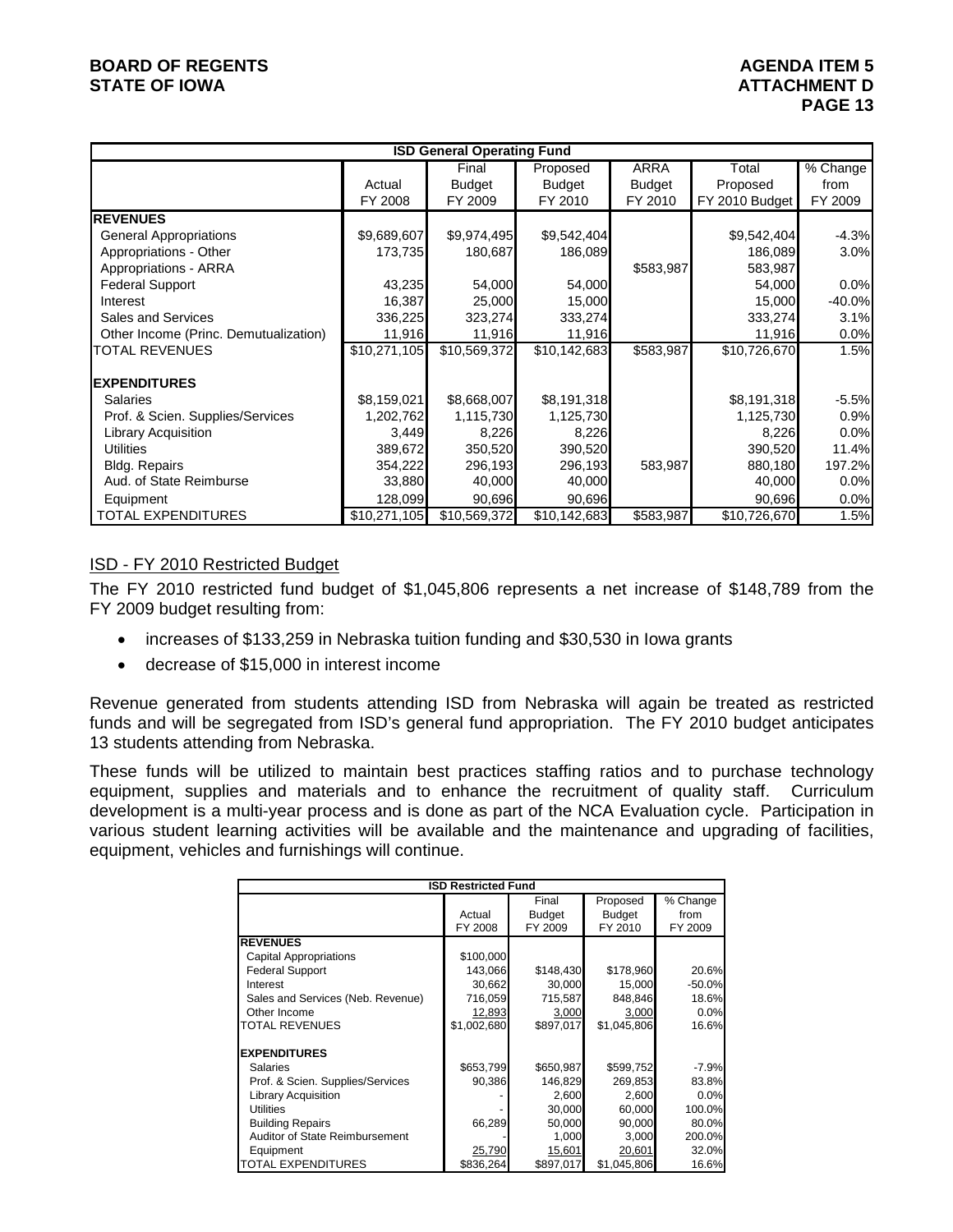# ISD – FY 2010 Pay Policies and Schedules

ISD proposes no increase (0%) to the faculty salary matrix as shown below. Qualified faculty will continue to receive merit pay for sign language proficiency and professional certifications. These amounts are unchanged from those approved for FY 2009. In accordance with the Board's resolution, the faculty will be given a 0% pay adjustment on July 1, 2009.

# IOWA SCHOOL FOR THE DEAF FY 2010 FACULTY SALARY MATRIX

| <b>TRACK</b>  | I                | Ш            | Ш      | IV               | V                                | VI      | VII            |
|---------------|------------------|--------------|--------|------------------|----------------------------------|---------|----------------|
| <b>DEGREE</b> | $\underline{BA}$ | <b>BA+15</b> | BA+30  | $\underline{MA}$ | $MA+15$                          | $MA+30$ | <b>ED SPEC</b> |
| Beginning     | 39,126           | 40,829       | 42,531 | 45,936           | 47,639                           | 49,341  | 51,044         |
| Step 1        | 39,807           | 41,544       | 43,281 | 46,753           | 48,490                           | 50,226  | 51,964         |
| Step 2        | 40,502           | 42,273       | 44,045 | 47,588           | 49,359                           | 51,130  | 52,902         |
| Step 3        | 41,210           | 43,017       | 44,825 | 48,438           | 50,244                           | 52,051  | 53,857         |
| Step 4        | 41,933           | 43,776       | 45,619 | 49,304           | 51,147                           | 52,991  | 54,834         |
| Step 5        | 42,671           | 44,550       | 46,430 | 50,190           | 52,068                           | 53,948  | 55,828         |
| Step 6        | 43,423           | 45,340       | 47,257 | 51,092           | 53,009                           | 54,927  | 56,844         |
| Step 7        | 44,189           | 46,144       | 48,101 | 52,011           | 53,967                           | 55,923  | 57,879         |
| Step 8        | 44,971           | 46,966       | 48,961 | 52,950           | 54,945                           | 56,940  | 58,934         |
| Step 9        |                  | 47,805       | 49,838 | 53,909           | 55,942                           | 57,977  | 60,013         |
| Step 10       |                  | 48,659       | 50,735 | 54,885           | 56,960                           | 59,036  | 61,111         |
| Step 11       |                  | 49,530       | 51,647 | 55,881           | 57,998                           | 60,115  | 62,231         |
| Step 12       |                  |              | 52,578 | 56,898           | 59,057                           | 61,216  | 63,375         |
| Step 13       |                  |              | 53,529 | 57,934           | 60,135                           | 62,339  | 64,540         |
| Step 14       |                  |              | 54,498 | 58,991           | 61,237                           | 63,484  | 65,729         |
| Step 15       |                  |              |        | 60,068           | 62,360                           | 64,651  | 66,942         |
| Step 16       |                  |              |        | 61,168           | 63,505                           | 65,843  | 68,181         |
| Step 17       |                  |              |        |                  | 64,674                           | 67,058  | 69,442         |
| Step 18       |                  |              |        |                  | 65,867                           | 68,299  | 70,730         |
| Step 19       |                  |              |        |                  |                                  | 69,563  | 72,042         |
| Step 20       |                  |              |        |                  |                                  | 70,852  | 73,382         |
|               |                  |              |        |                  | Sign Language Certification:     |         |                |
| <b>CED</b>    | Provisional      |              | 750    |                  | Intermediate Plus                |         | 200            |
|               | Professional     |              | 1,500  |                  | Advanced<br><b>Advanced Plus</b> |         | 400<br>600     |
|               | (ASHA)           |              | 750    |                  | Superior                         |         | 800            |
|               |                  |              |        |                  | <b>Superior Plus</b>             |         | 1,000          |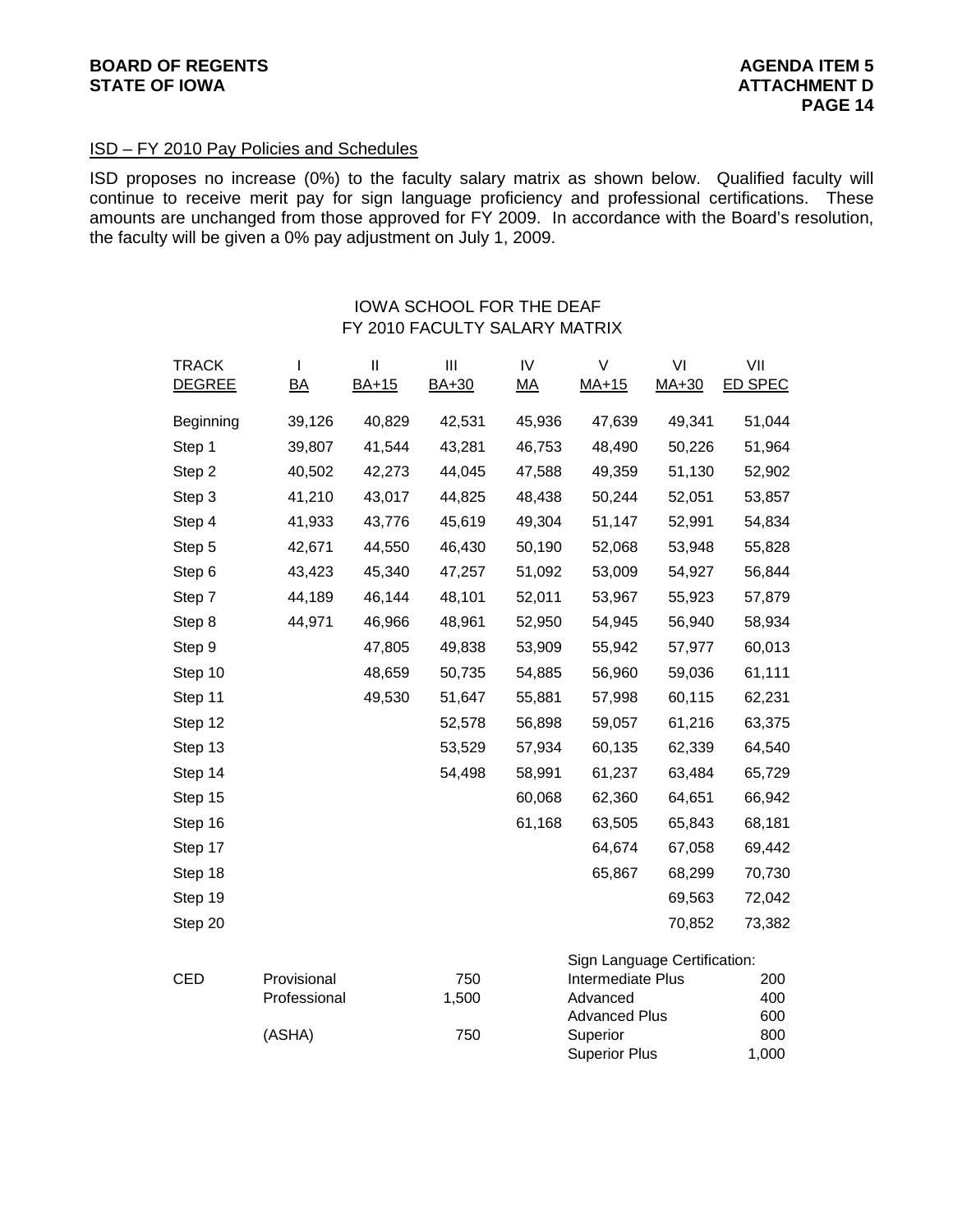# **BOARD OF REGENTS AGENDA ITEM 5**

The proposed extracurricular pay schedule as shown below is unchanged from FY 2009. Employees receiving extracurricular supplemental pay will receive a 0% pay adjustment on July 1, 2009.

# **ISD – FY 2010 Supplemental Pay**

HEAD COACH ------------------------

|                     |      |      |      | 4    | 5    |      |      |      |      | 10   |      |      | 13   | 14   | 15   |
|---------------------|------|------|------|------|------|------|------|------|------|------|------|------|------|------|------|
| <b>FOOTBALL</b>     | 265′ | 2731 | 2813 | 2897 | 2984 | 3074 | 3165 | 3261 | 3359 | 3459 | 3563 | 3670 | 3780 | 3893 | 4010 |
| <b>BASKETBALL</b>   | 2651 | 2731 | 2813 | 2897 | 2984 | 3074 | 3165 | 3261 | 3359 | 3459 | 3563 | 3670 | 3780 | 3893 | 4010 |
| VOLLEYBALL          | 2651 | 2731 | 2813 | 2897 | 2984 | 3074 | 3165 | 3261 | 3359 | 3459 | 3563 | 3670 | 3780 | 3893 | 4010 |
| TRACK               | 2651 | 2731 | 2813 | 2897 | 2984 | 3074 | 3165 | 3261 | 3359 | 3459 | 3563 | 3670 | 3780 | 3893 | 4010 |
| WRESTLING           | 2651 | 2731 | 2813 | 2897 | 2984 | 3074 | 3165 | 3261 | 3359 | 3459 | 3563 | 3670 | 3780 | 3893 | 4010 |
| <b>CHEERLEADING</b> | 2651 | 2731 | 2813 | 2897 | 2984 | 3074 | 3165 | 3261 | 3359 | 3459 | 3563 | 3670 | 3780 | 3893 | 4010 |
|                     |      |      |      |      |      |      |      |      |      |      |      |      |      |      |      |

ASSISTANT HIGH SCHOOL/JUNIOR HIGH SCHOOL

------------------------ -- ----------- ----------- ----------- ----------- ------------- ----

|                   |                                   |      |      |      | 5.   | 6    |      | 8    | 9    | 10   |            | 12         | 13          | 14          | 15          |
|-------------------|-----------------------------------|------|------|------|------|------|------|------|------|------|------------|------------|-------------|-------------|-------------|
| <b>FOOTBALL</b>   | 2068                              | 30   | 2194 | 2260 | 2328 | 2398 | 2470 | 2544 | 2620 | 2699 | 2780       | 2863       | 2949        | 3037        | 3129        |
| <b>BASKETBALL</b> | 2068                              | 2130 | 2194 | 2260 | 2328 | 2398 | 2470 | 2544 | 2620 | 2699 | 2780       | 2863       | 2949        | 3037        | 3129        |
| VOLLEYBALL        | 2068                              | 2130 | 2194 | 2260 | 2328 | 2398 | 2470 | 2544 | 2620 | 2699 | 2780       | 2863       | 2949        | 3037        | 3129        |
| TRACK             | 2068                              | 2130 | 2194 | 2260 | 2328 | 2398 | 2470 | 2544 | 2620 | 2699 | 2780       | 2863       | 2949        | 3037        | 3129        |
| WRESTLING         | 2068                              | 2130 | 2194 | 2260 | 2328 | 2398 | 2470 | 2544 | 2620 | 2699 | 2780       | 2863       | 2949        | 3037        | 3129        |
|                   | ----------- ----------- --------- |      |      |      |      |      |      |      |      |      | ---------- | ---------- | ----------- | ----------- | ----------- |

EXTRACURRICULAR ------------------------ -----

|                    |      |      |      | 4    | 5    | 6    |      | 8           |                         | 10   |            |            | 13          | 14         | 15          |
|--------------------|------|------|------|------|------|------|------|-------------|-------------------------|------|------------|------------|-------------|------------|-------------|
| <b>SENIORS</b>     | 1240 | 1240 | 1240 | 1240 | 1240 | 240  | 240  | 240         | 1240                    | 1240 | 1240       | 240        | 1240        | 1240       | 1240        |
| JUNIORS            | 931  | 931  | 93'  | 931  | 931  | 93'  | 931  | 931         | 931                     | 931  | 931        | 931        | 93'         | 931        | 931         |
| <b>CONCESSIONS</b> | 931  | 959  | 988  | 1018 | 1049 | 080  | 1112 | 145         | 1179                    | 1214 | 1250       | 288        | 1327        | 1367       | 1408        |
| YFARBOOK           | 931  | 959  | 988  | 1018 | 1049 | 080  | '112 | 145         | 1179                    | 1214 | 1250       | 288        | 1327        | 1367       | 1408        |
| <b>OTHER</b>       | 931  | 959  | 988  | 1018 | 1049 | 1080 | 1112 | 145         | 1179                    | 1214 | 1250       | 288        | 1327        | 1367       | 1408        |
|                    |      |      |      |      |      |      |      | ----------- | ------------ ---------- |      | ---------- | ---------- | ----------- | ---------- | ----------- |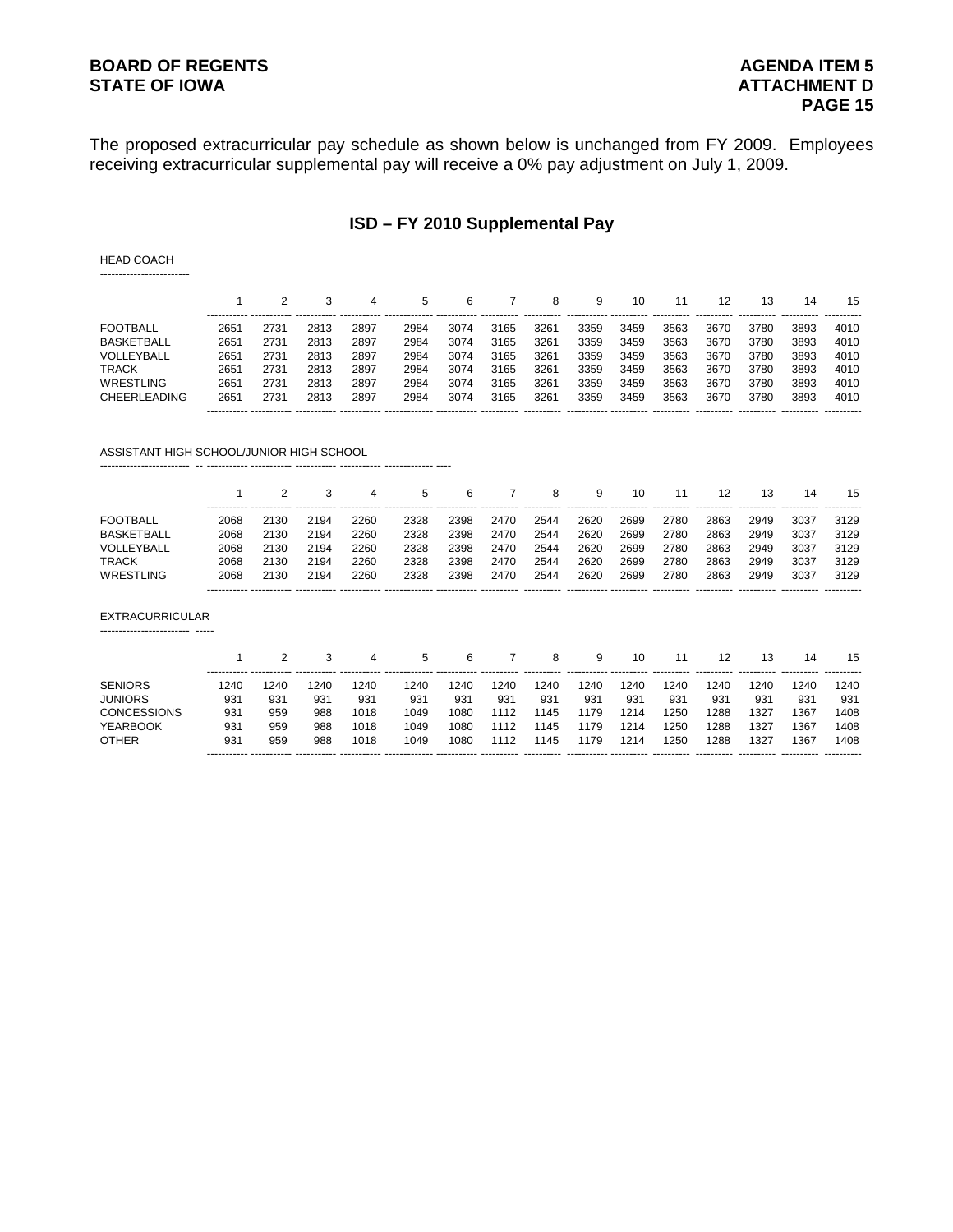ISD and IBSSS share a professional and scientific pay matrix. The 2009-2010 P&S Salary Schedule shown below remains the same as the 2008-2009 schedule. The professional and scientific staff will receive no pay adjustment (0%) for the 2009-2010 academic year.

# IOWA SCHOOL FOR THE DEAF PROFESSIONAL AND SCIENTIFIC SALARY SCHEDULE

| 2009-2010       |          |          |          |        |  |  |  |
|-----------------|----------|----------|----------|--------|--|--|--|
| Salary<br>Grade | Minimum  | Midpoint | Maximum  | Spread |  |  |  |
| 1               | \$31,061 | \$37,775 | \$44,489 | 43.23% |  |  |  |
| 2               | \$33,398 | \$41,122 | \$48,845 | 46.25% |  |  |  |
| 3               | \$37,710 | \$46,460 | \$55,210 | 46.41% |  |  |  |
| 4               | \$41,732 | \$52,496 | \$63,260 | 51.59% |  |  |  |
| 5               | \$46,034 | \$58,329 | \$70,624 | 53.42% |  |  |  |
| 6               | \$51,405 | \$65,850 | \$80,294 | 56.20% |  |  |  |

#### SALARY GRADE ASSIGNMENTS

- 3 Accountant Educational Interpreter Recreation Utilization Coordinator Registered Nurse I Residential Counselor Sign Language Communications Program Coordinator
- 4 Administrative Assistant Social Worker
- 5 Director of Development Director of Human Resources Information Technology Specialist Outreach Coordinator Registered Nurse, Head Residence Dean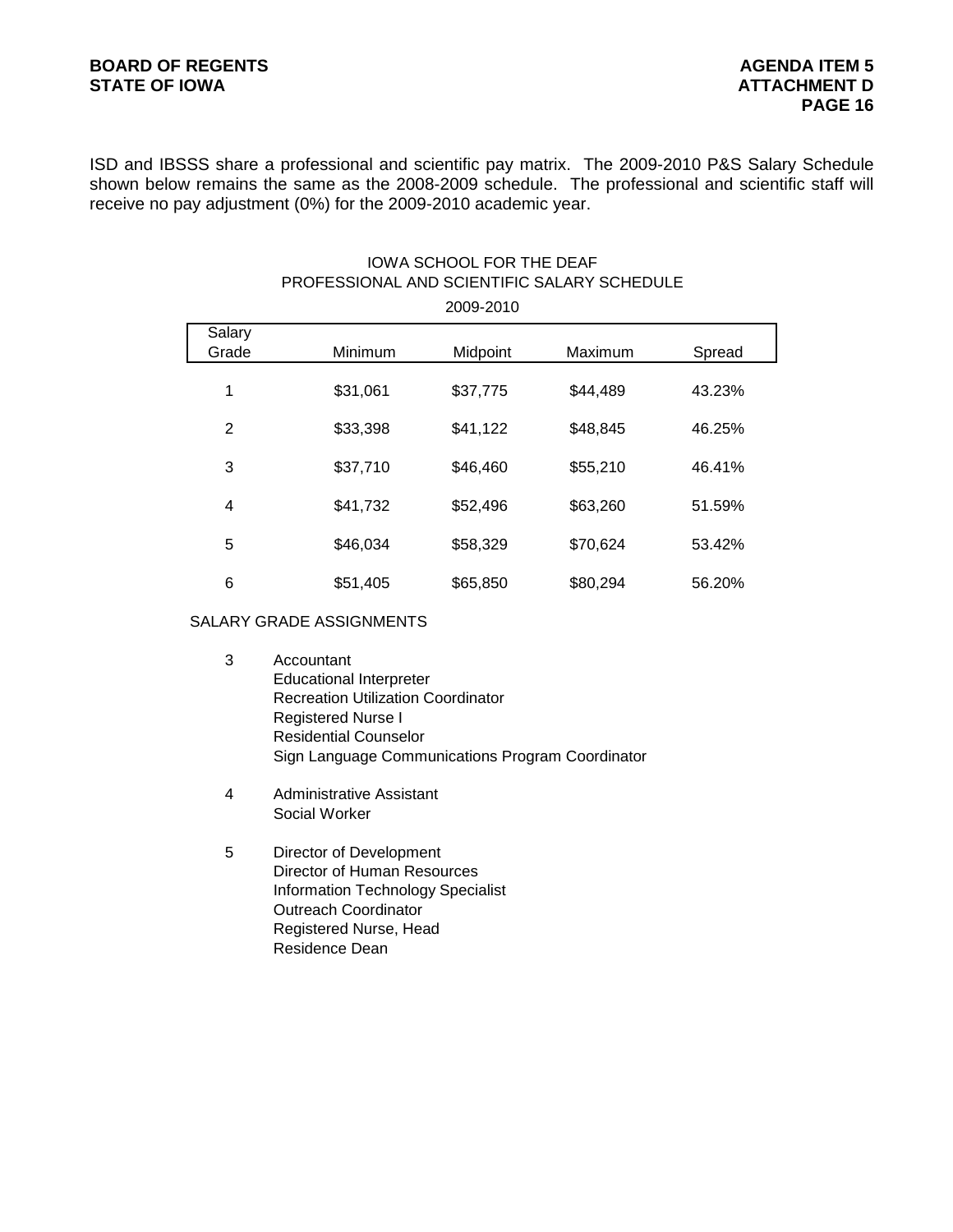# **BOARD OF REGENTS AGENUS AGENERATION CONSUMING A LIGHT AGENUA ITEM 5 STATE OF IOWA ATTACHMENT E**

# **IOWA BRAILLE AND SIGHT SAVING SCHOOL**

# IBSSS FY 2010 General Fund Operating Budget

IBSSS's Statewide System for Vision Services, in partnership with agencies, families, and communities provides leadership in the education of all of Iowa's students who are blind or visually impaired through exemplary support and services. The School provides educational services to children and youth in the state of Iowa with visual impairments who require the comprehensive programs provided by the Statewide System for Vision Services. IBSSS's mission is to enable Iowa's students who are blind or visually impaired to function as independently as possible in all aspects of life by providing appropriate educational opportunities, resources, and support services. The mission is served by accomplishing five strategic goals:

- Provide equitable access to a continuum of high quality services for all students in lowa who are blind and visually impaired, including those with multiple disabilities
- Assure an adequate supply of highly trained teachers and orientation and mobility specialists
- Assure adequate and professional supervision, ongoing professional development and equitable job assignments for professionals working with blind and visually impaired students
- Eliminate duplication in service delivery by creating a seamless coordinated system of services to blind and visually impaired students across multiple funding sources and agencies responsible for this population
- Maintain a center of excellence in Iowa for discipline-specific expertise at Iowa Braille and Sight Saving School

IBSSS's FY 2010 general operating state appropriation is \$244,326 less (4.3%) than the final FY 2009 appropriation.

IBSSS's is scheduled to receive \$330,215 in one-time federal stimulus funds from ARRA. The ARRA funding will be applied to extended learning/training opportunities including student summer school programming, expanded school year curriculum, and faculty development.

Sales and Services revenue is projected to increase \$1.0 million when compared to the FY 2009 budget resulting from additional contractual income to be received from the AEA's. The budgeted increase is due to an anticipated thirteen (13) AEA Teachers of the Visually Impaired and Orientation and Mobility Specialists becoming employees of IBSSS's Statewide System for Vision Services. The additional revenue will support the salary costs of the teachers.

Adding teachers to the IBSSS payroll will eliminate duplicate service delivery by creating a seamless, coordinated system of services to blind and visually impaired students regardless of the funding source and agency. Their employment with IBSSS will also ensure standardized professional supervision, ongoing professional development, and an equitable assignment of duties.

The school plans to reallocate \$88,782 in FY 2010 from supplies and services to support the services of an Educational Consultant to serve students, parents, and educators statewide. The reallocation will increase efficiency and effectiveness of services to all children in Iowa who are blind or visually impaired.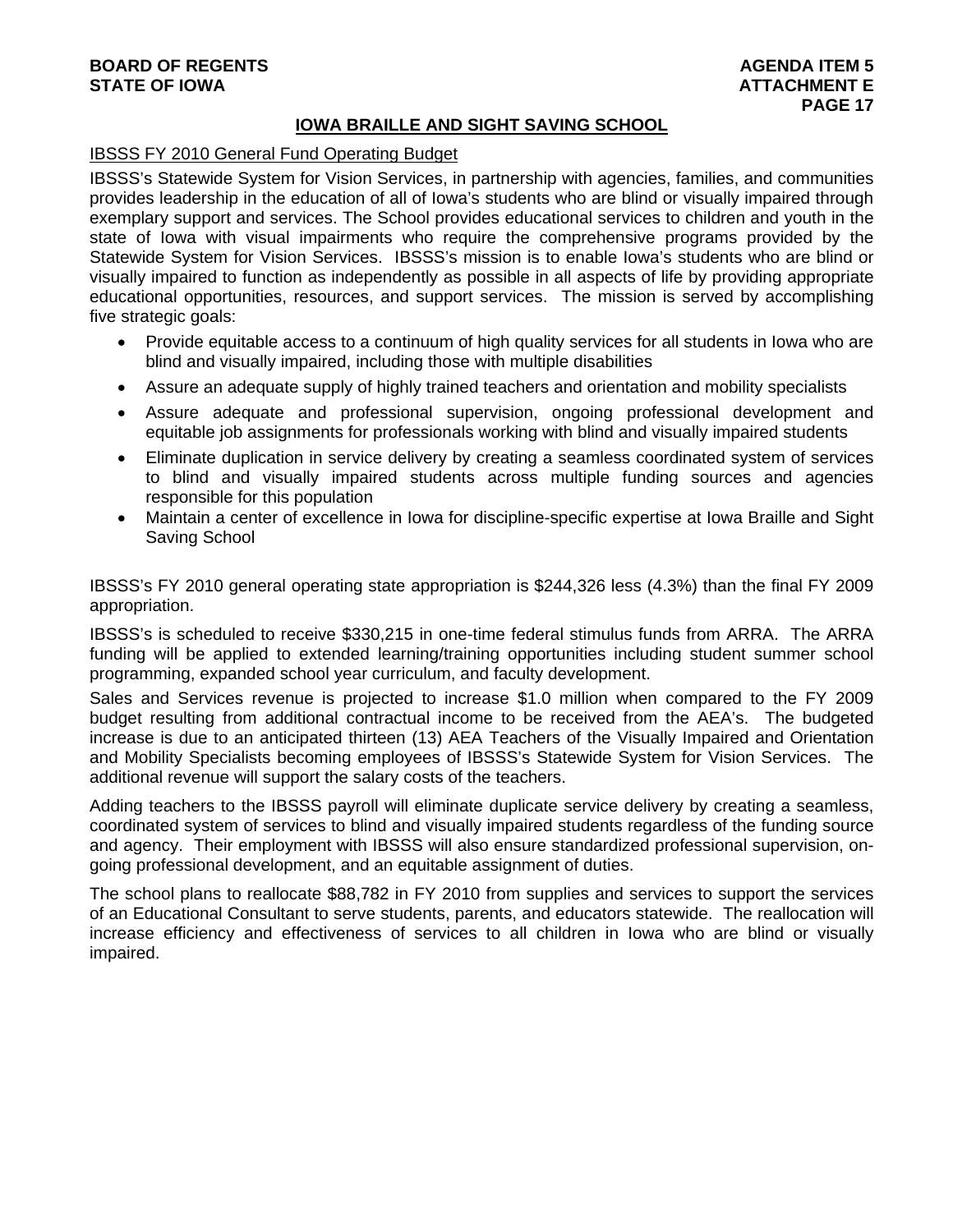# **BOARD OF REGENTS AGENUS AGENERATION CONSUMING A LIGHT AGENUA ITEM 5 STATE OF IOWA ATTACHMENT E**

|                                       | <b>IBSSS General Operating Fund</b> |               |               |               |                |            |  |  |  |
|---------------------------------------|-------------------------------------|---------------|---------------|---------------|----------------|------------|--|--|--|
|                                       |                                     | Final         | Proposed      | ARRA          | Total          | $%$ Change |  |  |  |
|                                       | Actual                              | <b>Budget</b> | <b>Budget</b> | <b>Budget</b> | Proposed       | from       |  |  |  |
|                                       | FY 2008                             | FY 2009       | FY 2010       | FY 2010       | FY 2010 Budget | FY 2009    |  |  |  |
| <b>REVENUES</b>                       |                                     |               |               |               |                |            |  |  |  |
| <b>General Appropriations</b>         | \$5,456,107                         | \$5,640,062   | \$5,395,736   |               | \$5,395,736    | $-4.3%$    |  |  |  |
| Appropriations - Other                | 90,865                              | 79,944        | 78,511        |               | 78,511         | $-1.8%$    |  |  |  |
| Appropriations - ARRA                 |                                     |               |               | \$330,215     | 330,215        |            |  |  |  |
| <b>Federal Support</b>                | 328,876                             | 344,250       | 357,000       |               | 357,000        | 3.7%       |  |  |  |
| Interest                              | 35,543                              | 6,000         | 5,000         |               | 5,000          | $-16.7%$   |  |  |  |
| Reimb. Indirect Costs                 | 38,336                              | 41,501        | 41,268        |               | 41,268         | $-0.6%$    |  |  |  |
| Sales and Services                    | 1,304,613                           | 2,287,477     | 3,300,370     |               | 3,300,370      | 44.3%      |  |  |  |
| Other Income (Princ. Demutualization) | 136,941                             | 9,460         | 10,000        |               | 10,000         | 5.7%       |  |  |  |
| TOTAL REVENUES                        | \$7,391,281                         | \$8,408,694   | \$9,187,885   | \$330,215     | \$9,518,100    | 13.2%      |  |  |  |
|                                       |                                     |               |               |               |                |            |  |  |  |
| <b>IEXPENDITURES</b>                  |                                     |               |               |               |                |            |  |  |  |
| Salaries                              | \$5,285,314                         | \$6,095,431   | \$7,131,724   | \$223,699     | \$7,355,423    | 20.7%      |  |  |  |
| Prof. & Scien. Supplies/Services      | 882,709                             | 1,294,205     | 1,084,865     | 92,854        | 1,177,719      | $-9.0%$    |  |  |  |
| <b>Library Acquisition</b>            | 308                                 | 3,000         | 3,500         |               | 3,500          | 16.7%      |  |  |  |
| <b>Utilities</b>                      | 223,484                             | 255,008       | 251,250       |               | 251,250        | $-1.5%$    |  |  |  |
| Bldg. Repairs                         | 792,547                             | 686,050       | 593,008       |               | 593,008        | $-13.6%$   |  |  |  |
| Aud. of State Reimburse               | 25,677                              | 30,000        | 29,200        |               | 29,200         | $-2.7%$    |  |  |  |
| Equipment                             | 181,242                             | 45,000        | 94,338        | 13,662        | 108,000        | 140.0%     |  |  |  |
| <b>TOTAL EXPENDITURES</b>             | \$7,391,281                         | \$8,408,694   | \$9,187,885   | \$330,215     | \$9,518,100    | 13.2%      |  |  |  |

#### **IBSSS FY 2010 Restricted Budget**

The FY 2010 restricted fund budget of \$445,978 represents a decrease of \$382,493 from the FY 2009 budget, which includes:

- increase of \$14,107 in federal support from three grants that fund activities including in part, literacy initiatives, summer institute for parent and staff development, and early childhood development.
- decreases of \$376,600 in other income due to the completion of renovations to Palmer and Rice Hall in FY 2009 and \$20,000 in sales and service revenues.

IBSSS anticipates spending \$6,000 in unrestricted endowment funds in FY 2010 for therapeutic horseback riding and recreation activities. The unrestricted endowment monies of \$6,000 and restricted endowment funds of \$83,400 of for blind services and education scholarships are included in the FY 2010 restricted budget and comprise the other income of \$89,400.

| <b>IBSSS Restricted Fund</b>     |           |               |               |           |  |  |  |  |
|----------------------------------|-----------|---------------|---------------|-----------|--|--|--|--|
|                                  |           | Final         | Proposed      | % Change  |  |  |  |  |
|                                  | Actual    | <b>Budget</b> | <b>Budget</b> | from      |  |  |  |  |
|                                  | FY 2008   | FY 2009       | FY 2010       | FY 2009   |  |  |  |  |
| <b>REVENUES</b>                  |           |               |               |           |  |  |  |  |
| Capital Appropriations           |           |               |               |           |  |  |  |  |
| <b>Federal Support</b>           | \$338,162 | \$342,471     | \$356,578     | 4.1%      |  |  |  |  |
| <b>Sales and Services</b>        | 348       | 20,000        |               | $-100.0%$ |  |  |  |  |
| Other Income                     | 259,024   | 466,000       | 89,400        | $-80.8%$  |  |  |  |  |
| <b>TOTAL REVENUES</b>            | \$597,534 | \$828,471     | \$445,978     | $-46.2%$  |  |  |  |  |
| <b>EXPENDITURES</b>              |           |               |               |           |  |  |  |  |
| Salaries                         | \$27,489  | \$24,705      | \$49,400      | 100.0%    |  |  |  |  |
| Prof. & Scien. Supplies/Services | 397,270   | 440,266       | 328.178       | $-25.5%$  |  |  |  |  |
| <b>Library Acquisition</b>       |           | 500           |               | $-100.0%$ |  |  |  |  |
| <b>Building Repairs</b>          | 211,709   | 350,000       |               | $-100.0%$ |  |  |  |  |
| Equipment                        | 5,740     | 13,000        | 68,400        | 426.2%    |  |  |  |  |
| <b>TOTAL EXPENDITURES</b>        | \$642,208 | \$828.471     | \$445.978     | $-46.2%$  |  |  |  |  |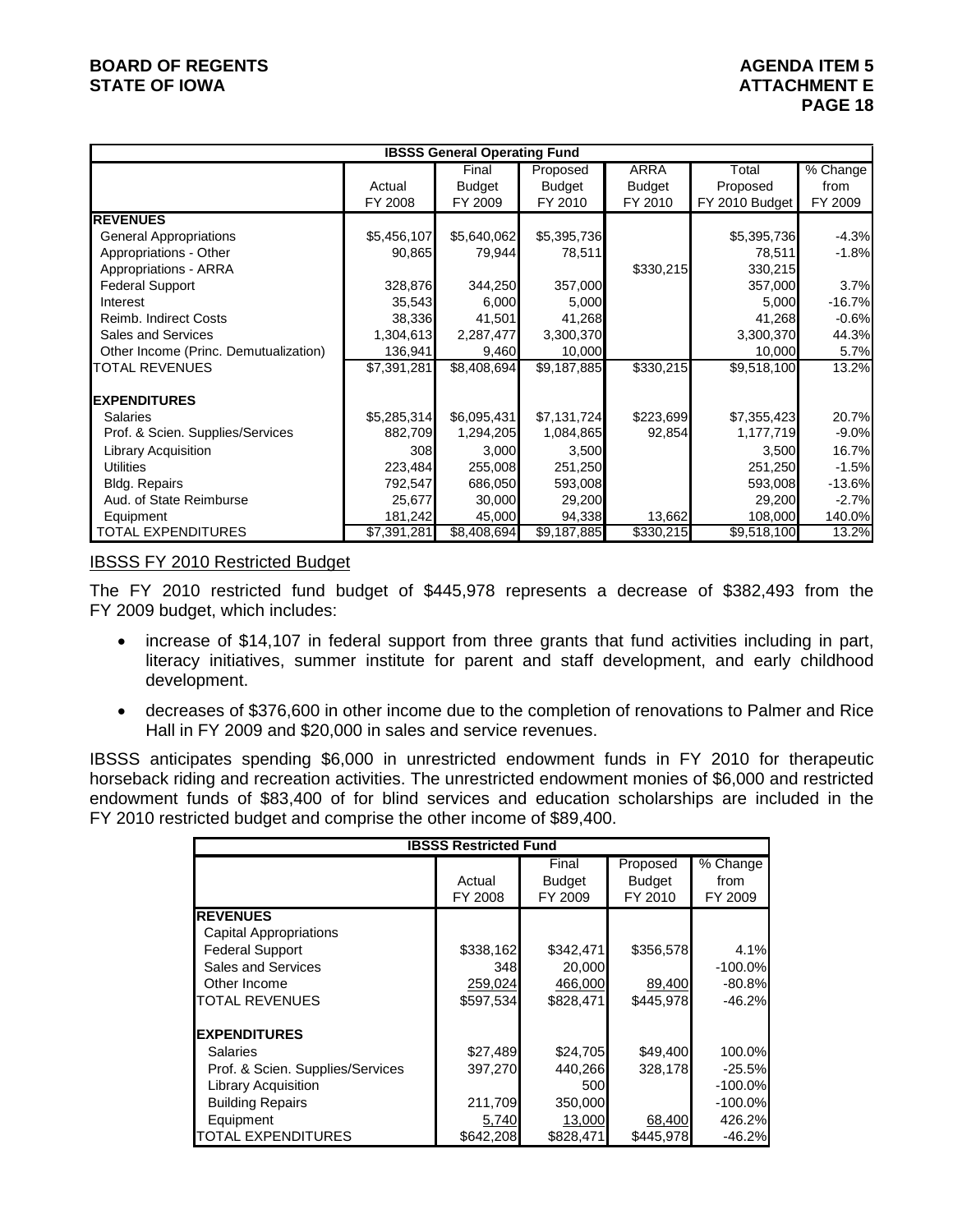#### IBSSS – FY 2010 Pay Policies and Schedules

IBSSS proposes no increase (0%) to the faculty salary matrix as shown below. In accordance with the Board's resolution, the faculty will be given a 0% pay adjustment on July 1, 2009.

Qualified faculty will continue to receive level pay for certifications by the Academy for Certification of Vision, Rehabilitation, and Education Professionals. The \$900 certification is unchanged from that approved for FY 2009.

IOWA BRAILLE AND SIGHT SAVING SCHOOL

# Track I II III IV V VI VII Degree BA BA+15 BA+30 MA MA+15 MA+30 ED SPEC Beginning 39,084 40,783 42,481 45,878 47,577 49,275 50,974 Step 1 39,763 41,496 43,228 46,693 48,426 50,158 51,891 Step 2 40,456 42,224 43,991 47,525 49,292 51,059 52,826 Step 3 41,163 42,966 44,768 48,373 50,176 51,978 53,780 Step 4 41,884 43,723 45,561 49,238 51,077 52,915 54,754 Step 5 42,620 44,495 46,370 50,121 51,996 53,871 55,747 Step 6 43,370 45,283 47,195 51,021 52,934 54,846 56,759 Step 7 44,135 46,086 48,037 51,939 53,890 55,841 57,792 Step 8 44,915 46,905 48,895 52,876 54,866 56,856 58,846 Step 9 45,711 47,741 49,771 53,831 55,861 57,891 59,920 Step 10 46,523 48,594 50,664 54,805 56,876 58,946 61,017 Step 11 47,351 49,463 51,575 55,799 57,911 60,023 62,135 Step 12 48,196 50,350 52,504 56,813 58,967 61,121 63,275 Step 13 49,058 51,255 53,452 57,847 60,044 62,241 64,438 Step 14 49,937 52,178 54,419 58,901 61,142 63,384 65,625 Step 15 50,833 53,119 55,405 59,977 62,263 64,549 66,835 Step 16 51,748 54,079 56,411 61,074 63,406 65,738 68,069 Step 17 52,680 55,059 57,437 62,193 64,572 66,950 69,328 Step 18 53,632 56,057 58,483 63,335 65,761 68,187 70,613 Step 19 54,602 57,076 59,551 64,499 66,974 69,448 71,923 Step 20 55,592 58,116 60,639 65,687 68,211 70,735 73,259 FY 2010 FACULTY SALARY MATRIX

ACVREP Certifications - \$900

For individuals with an appropriate PH. D., the Superintendent has the authority to pay 10% above the person's relative position on the Ed. Spec. track.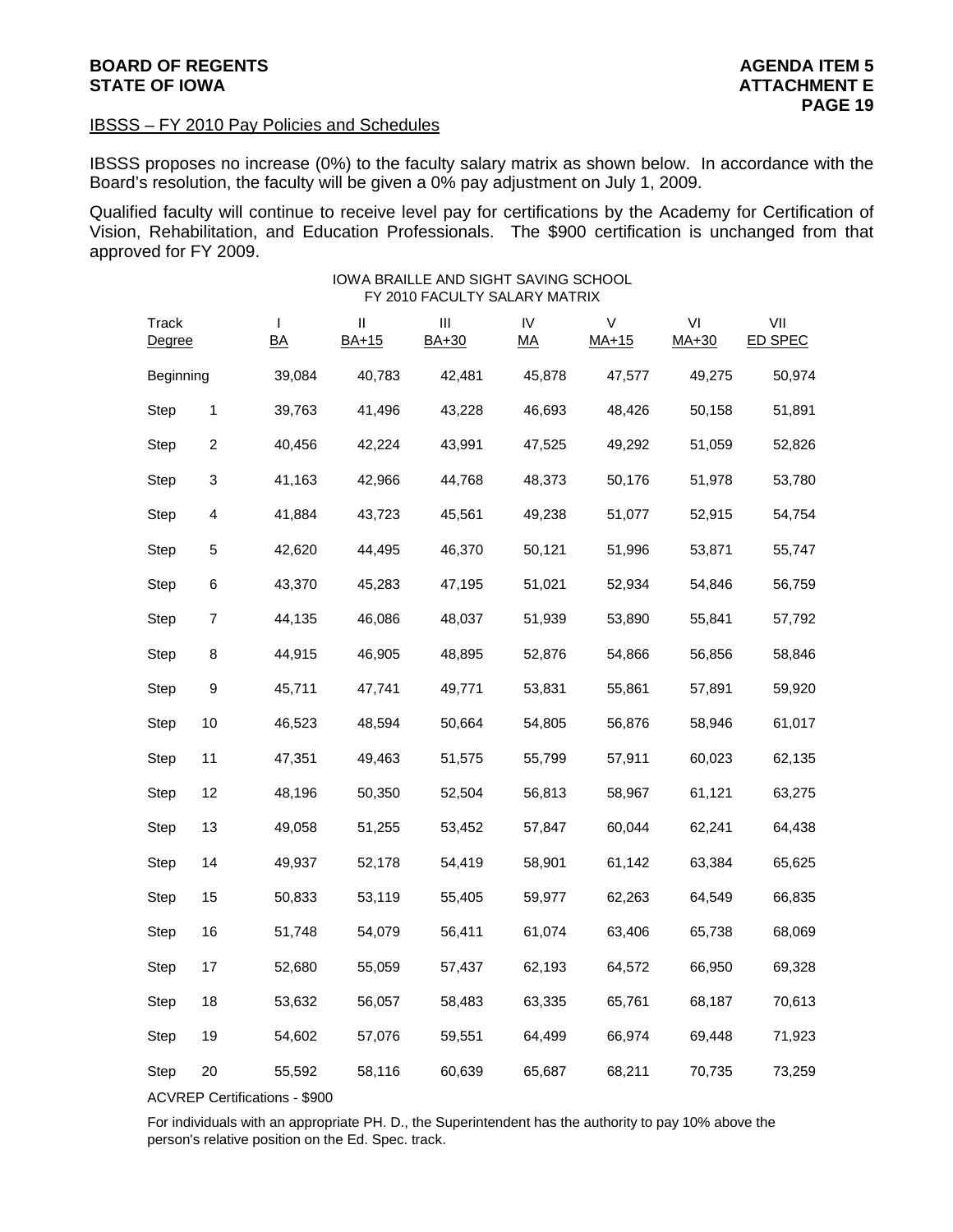# **BOARD OF REGENTS AGENUS AGENERATION CONSUMING A LIGHT AGENUA ITEM 5 STATE OF IOWA ATTACHMENT E**

The proposed FY 2010 extracurricular pay schedule is shown below and remains unchanged from FY 2009.

# **IBSSS Faculty Extracurricular Pay Schedule 2009-10 School Year**

|     | Stipend     |
|-----|-------------|
| \$. | 3,000       |
|     | 3,000       |
|     | 3,000       |
|     | 3,000       |
|     | 1,231       |
|     | \$200/night |
|     |             |

As stated previously, ISD and IBSSS share a professional and scientific pay matrix. The 2009-2010 P&S Salary Schedule shown below remains the same as the 2008-2009 schedule. The professional and scientific staff will receive no pay adjustment (0%) for the 2009-2010 academic year.

# IOWA BRAILLE AND SIGHT SAVING SCHOOL PROFESSIONAL AND SCIENTIFIC SALARY SCHEDULE

2009-2010

| Salary<br>Grade | Minimum  | Midpoint | Maximum  | Spread |
|-----------------|----------|----------|----------|--------|
|                 |          |          |          |        |
| 1               | \$31,061 | \$37,775 | \$44,489 | 43.23% |
| 2               | \$33,398 | \$41,122 | \$48,845 | 46.25% |
| 3               | \$37,710 | \$46,460 | \$55,210 | 46.41% |
| 4               | \$41,732 | \$52,496 | \$63,260 | 51.59% |
| 5               | \$46,034 | \$58,329 | \$70,624 | 53.42% |
| 6               | \$51,405 | \$65,850 | \$80,294 | 56.20% |
|                 |          |          |          |        |

#### SALARY GRADE ASSIGNMENTS

- 3 Residential Programmer
- 4 Facilities Manager Human Resources Specialist Residential Services Specialist
- 5 Family Services / Transition Specialist Family Services Specialist Information Technology Specialist Registered Nurse, Head Residence Dean